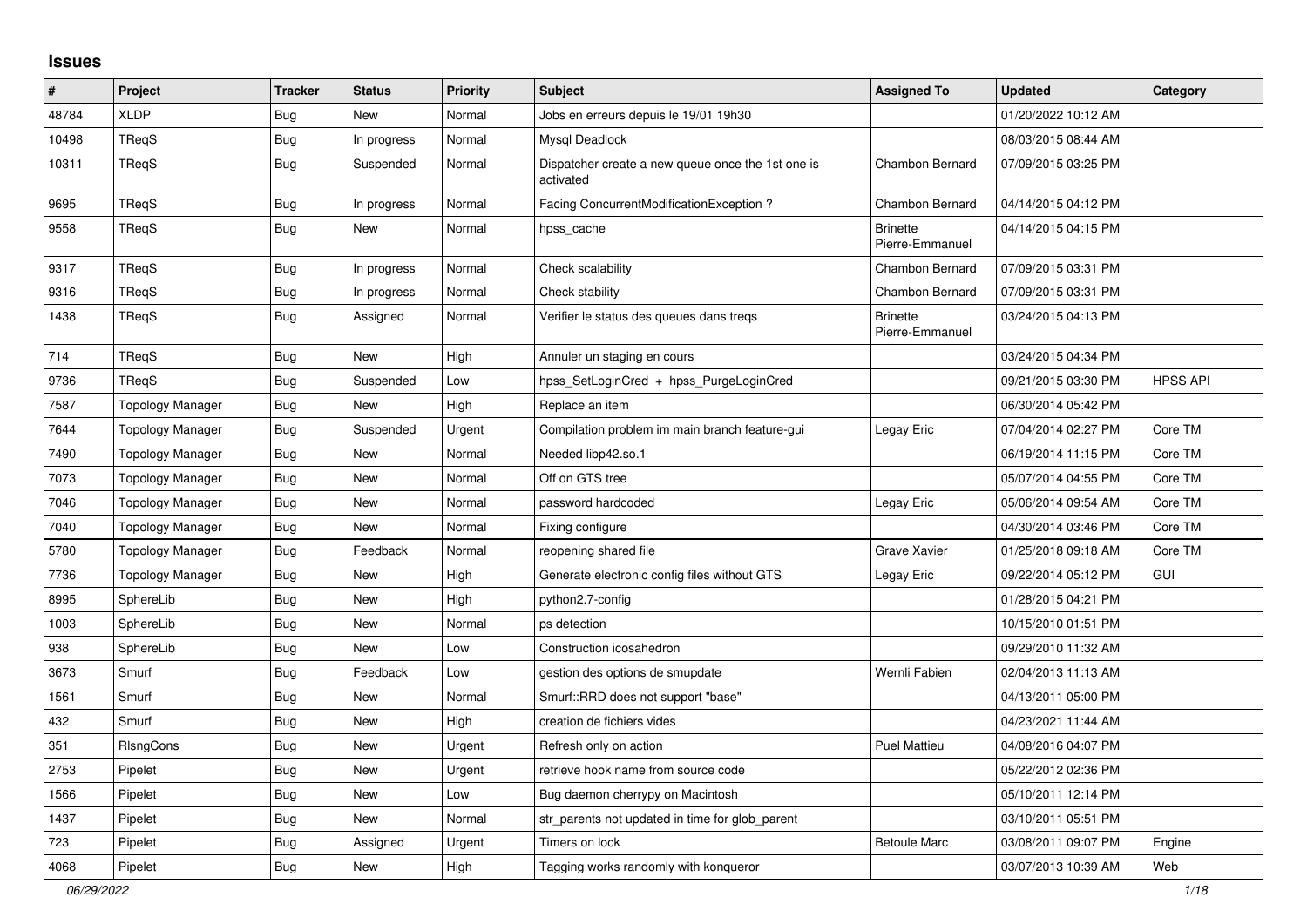| $\sharp$ | Project                 | <b>Tracker</b> | <b>Status</b> | <b>Priority</b> | <b>Subject</b>                                                                          | <b>Assigned To</b>   | <b>Updated</b>      | Category                         |
|----------|-------------------------|----------------|---------------|-----------------|-----------------------------------------------------------------------------------------|----------------------|---------------------|----------------------------------|
| 12978    | <b>PEM</b>              | <b>Bug</b>     | New           | Low             | pem-sync pull                                                                           |                      | 03/24/2016 05:11 PM |                                  |
| 12963    | <b>PEM</b>              | <b>Bug</b>     | New           | Normal          | add tool crash                                                                          |                      | 03/24/2016 09:10 AM |                                  |
| 12962    | <b>PEM</b>              | Bug            | New           | Normal          | pem-sync list ???                                                                       |                      | 03/24/2016 09:05 AM |                                  |
| 10314    | <b>PEM</b>              | <b>Bug</b>     | <b>New</b>    | High            | Environment compliant with CLI                                                          |                      | 07/07/2015 09:57 AM |                                  |
| 10313    | <b>PEM</b>              | <b>Bug</b>     | New           | Normal          | Error message to change !                                                               |                      | 07/07/2015 09:51 AM |                                  |
| 10274    | <b>PEM</b>              | Bug            | New           | Normal          | SYSTEM.ASSERTIONS.ASSERT_FAILURE                                                        |                      | 07/01/2015 11:12 AM |                                  |
| 1083     | Oval                    | Bug            | <b>New</b>    | Immediate       | oval log -gui                                                                           |                      | 11/16/2010 11:45 AM | <b>Command Line</b><br>Interface |
| 1082     | Oval                    | <b>Bug</b>     | New           | Low             | NO DIFF                                                                                 |                      | 11/16/2010 11:44 AM | Command Line<br>Interface        |
| 905      | Oval                    | Bug            | <b>New</b>    | Urgent          | Use of parenthesis in diffline regular expression                                       | <b>Chamont David</b> | 09/14/2010 06:17 PM | Diff command                     |
| 32       | Oval                    | <b>Bug</b>     | <b>New</b>    | Normal          | Write a more detailed configuration doc                                                 | <b>Chamont David</b> | 02/16/2009 07:18 PM | Documentation                    |
| 26       | Oval                    | <b>Bug</b>     | <b>New</b>    | Low             | Commands options not well propagated, when declared<br>within an OvalFile               | <b>Chamont David</b> | 02/16/2009 06:50 PM | Implementation                   |
| 25       | Oval                    | <b>Bug</b>     | New           | Low             | Temporary files after a crash                                                           | <b>Chamont David</b> | 02/16/2009 06:46 PM | Implementation                   |
| 22       | Oval                    | <b>Bug</b>     | <b>New</b>    | Low             | Deliver messages when ISA fails                                                         | <b>Chamont David</b> | 02/16/2009 06:22 PM | Implementation                   |
| 28       | Oval                    | Bug            | New           | Low             | 'oval validate" should remove differences in "oval log"                                 | <b>Chamont David</b> | 12/08/2010 09:47 PM | Other                            |
| 21       | Oval                    | <b>Bug</b>     | <b>New</b>    | Normal          | What happens when a subdirectory is reused in several<br>environments?                  | <b>Chamont David</b> | 02/16/2009 07:00 PM | OvalFile                         |
| 172      | Oval                    | <b>Bug</b>     | New           | Urgent          | Automatic variables                                                                     | <b>Chamont David</b> | 10/02/2009 02:24 PM | Run command                      |
| 27       | Oval                    | <b>Bug</b>     | <b>New</b>    | Low             | Some commands should not require a current valid<br>directory                           | <b>Chamont David</b> | 02/16/2009 06:51 PM | Site Customization<br>& Flavors  |
| 23257    | operations-portal-users | <b>Bug</b>     | New           | Normal          | Downtime notification admin page                                                        |                      | 10/25/2017 03:57 PM | Downtime<br>Notification         |
| 17192    | LC <sub>2</sub>         | Bug            | Assigned      | Normal          | The channel 1 is wrongly displayed as 0 even if correctly<br>used                       | Lafage Vincent       | 03/16/2017 05:18 PM |                                  |
| 2373     | LC <sub>2</sub>         | <b>Bug</b>     | Assigned      | Low             | Test of responsivity                                                                    | Lafage Vincent       | 12/20/2011 03:50 PM |                                  |
| 1253     | LC <sub>2</sub>         | Bug            | Assigned      | Low             | use / harden checks of getline                                                          | Lafage Vincent       | 01/17/2011 01:32 PM |                                  |
| 1252     | LC <sub>2</sub>         | <b>Bug</b>     | Assigned      | Low             | What is the proper Parsing Algorithm?                                                   | Lafage Vincent       | 01/17/2011 11:34 AM |                                  |
| 1235     | LC <sub>2</sub>         | Bug            | Assigned      | Low             | shared-lib-calls-exit                                                                   | Lafage Vincent       | 01/13/2011 12:16 AM |                                  |
| 35692    | Lavoisier               | Bug            | New           | Normal          | namespace not removed for a given use-case                                              |                      | 11/27/2018 05:35 PM |                                  |
| 8379     | Lavoisier               | <b>Bug</b>     | <b>New</b>    | Normal          | NullPointerException at startup                                                         |                      | 10/28/2014 04:49 PM |                                  |
| 8217     | Lavoisier               | Bug            | New           | Normal          | Logo demo view seems broken                                                             |                      | 10/13/2014 02:06 PM |                                  |
| 8055     | Lavoisier               | Bug            | <b>New</b>    | Normal          | view "debug" fails when Lavoisier is installed in a directory<br>with special character |                      | 09/19/2014 05:02 PM |                                  |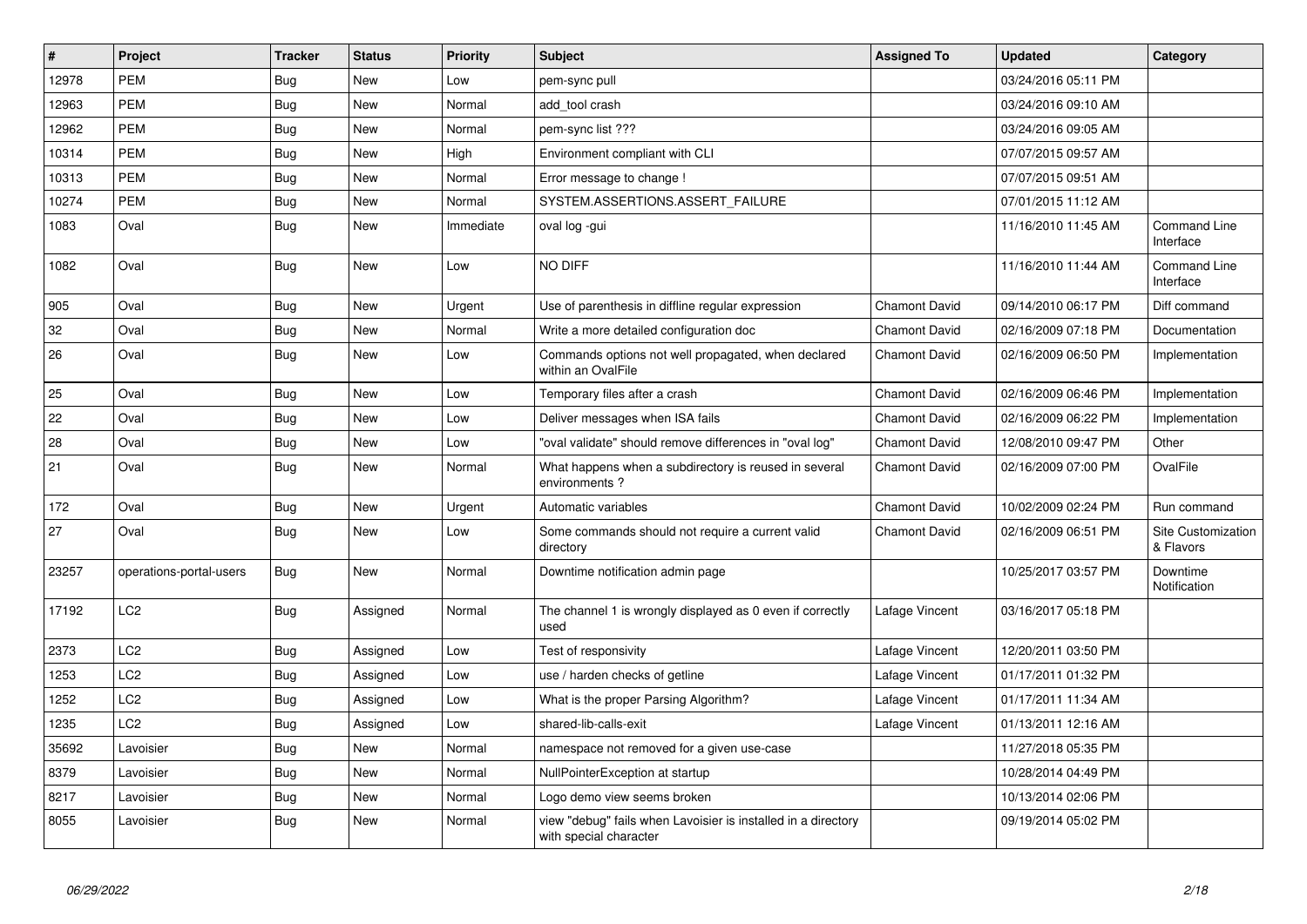| $\vert$ # | Project                              | <b>Tracker</b> | <b>Status</b> | <b>Priority</b> | <b>Subject</b>                                                                                                            | <b>Assigned To</b>     | <b>Updated</b>      | Category                      |
|-----------|--------------------------------------|----------------|---------------|-----------------|---------------------------------------------------------------------------------------------------------------------------|------------------------|---------------------|-------------------------------|
| 9623      | Lavoisier                            | Bug            | New           | Normal          | SynchronousCacheConnector stays in building state until<br>the calling view is finished                                   |                        | 04/01/2015 06:21 PM | Adaptors                      |
| 5477      | Lavoisier                            | Bug            | Assigned      | Normal          | problem avec HTMLSerializer                                                                                               | Lequeux Olivier        | 11/15/2013 11:25 AM | Adaptors                      |
| 7566      | Lavoisier                            | Bug            | New           | Low             | fields of view "form" are disabled when they have default<br>value                                                        |                        | 06/27/2014 04:53 PM | Console                       |
| 7465      | Lavoisier                            | <b>Bug</b>     | New           | Normal          | fix all the relative URL used by the web console                                                                          |                        | 06/17/2014 04:57 PM | Console                       |
| 8380      | Lavoisier                            | <b>Bug</b>     | New           | Normal          | remove attribute @evaluated from generated adaptors<br>documentation                                                      |                        | 10/28/2014 04:51 PM | Doc                           |
| 33857     | Lavoisier                            | <b>Bug</b>     | <b>New</b>    | Normal          | post-processors namespace mapping must be defined in<br>view                                                              |                        | 06/18/2018 01:29 PM | Engine                        |
| 20738     | Lavoisier                            | <b>Bug</b>     | <b>New</b>    | Low             | Stacktrace                                                                                                                |                        | 08/30/2017 10:39 AM | Stacktrace                    |
| 29154     | Lavoisier                            | Bug            | New           | Normal          | wrong context when mixing <element-create-as-parent><br/>and <element-create></element-create></element-create-as-parent> | Reynaud Sylvain        | 03/06/2018 11:09 AM | <b>XML Template</b><br>Engine |
| 27459     | Lavoisier                            | Bug            | New           | Normal          | namespace disappear when root node is renamed                                                                             | Reynaud Sylvain        | 01/31/2018 02:44 PM | <b>XML Template</b><br>Engine |
| 26766     | Lavoisier                            | <b>Bug</b>     | New           | Low             | prefix-namespace mapping is moved to the wrong node                                                                       | Reynaud Sylvain        | 01/03/2018 05:32 PM | <b>XML Template</b><br>Engine |
| 11100     | Lavoisier                            | <b>Bug</b>     | New           | Normal          | <element-ignore> should not remove the namespace<br/>declaration (xmlns)</element-ignore>                                 |                        | 10/16/2015 01:48 PM | <b>XML Template</b><br>Engine |
| 44518     | IN2P3-Forge                          | Bug            | In progress   | High            | find-user dialog much slower since migration                                                                              | ROUET Jean-René        | 05/05/2021 02:28 PM |                               |
| 113       | <b>ENX</b>                           | Bug            | Feedback      | High            | remove reference to T_Result constants                                                                                    | Legay Eric             | 05/16/2011 01:26 PM | Driver Generator              |
| 4184      | <b>ENX</b>                           | Bug            | Feedback      | Normal          | fonctionnement ENX linux 64 bits avec gnat_pro-7.1.1                                                                      | Peyré Jean             | 06/11/2013 09:11 PM | <b>Drivers</b>                |
| 12993     | <b>ENX</b>                           | Bug            | New           | Normal          | init.enx                                                                                                                  | Dosme Nicolas          | 03/30/2016 02:37 PM | <b>ENX Core</b>               |
| 5448      | <b>ENX</b>                           | Bug            | New           | Normal          | configure enx                                                                                                             |                        | 10/30/2013 10:31 AM | <b>ENX Core</b>               |
| 5447      | <b>ENX</b>                           | Bug            | <b>New</b>    | Low             | make distclean - DCOD                                                                                                     | Legay Eric             | 11/13/2013 04:05 PM | <b>ENX Core</b>               |
| 5144      | <b>ENX</b>                           | Bug            | Feedback      | Low             | $ENX + P42$ regression                                                                                                    | Legay Eric             | 10/02/2013 11:09 AM | <b>ENX Core</b>               |
| 3834      | <b>ENX</b>                           | Bug            | <b>New</b>    | Low             | Removing data8 type for MM and MD                                                                                         |                        | 01/17/2013 06:08 PM | <b>ENX Core</b>               |
| 5795      | Electronic Control and<br>Monitoring | Bug            | Feedback      | Normal          | Time out digitizer sever                                                                                                  | Pietri Stephane        | 01/13/2014 10:32 AM |                               |
| 5759      | Electronic Control and<br>Monitoring | <b>Bug</b>     | Feedback      | Normal          | bug checknarvalnodes 1                                                                                                    | Ralet Damian           | 01/17/2014 10:54 AM |                               |
| 8669      | <b>DCOD</b>                          | <b>Bug</b>     | New           | Normal          | error during compilation                                                                                                  |                        | 12/05/2014 06:19 PM |                               |
| 5592      | <b>DCOD</b>                          | Bug            | New           | Low             | environment test missing in ./configure                                                                                   |                        | 11/29/2013 11:19 AM |                               |
| 5462      | <b>DCOD</b>                          | <b>Bug</b>     | Feedback      | Low             | Cleaning tags                                                                                                             | Grave Xavier           | 01/25/2018 09:25 AM |                               |
| 13226     | <b>CLASS</b>                         | Bug            | <b>New</b>    | Normal          | Typo in prompt                                                                                                            | <b>LENIAU Baptiste</b> | 04/28/2016 01:44 AM |                               |
| 11059     | <b>CLASS</b>                         | <b>Bug</b>     | New           | Normal          | Bad packaging of 4.1.0.tar.gaz                                                                                            |                        | 10/09/2015 06:31 AM |                               |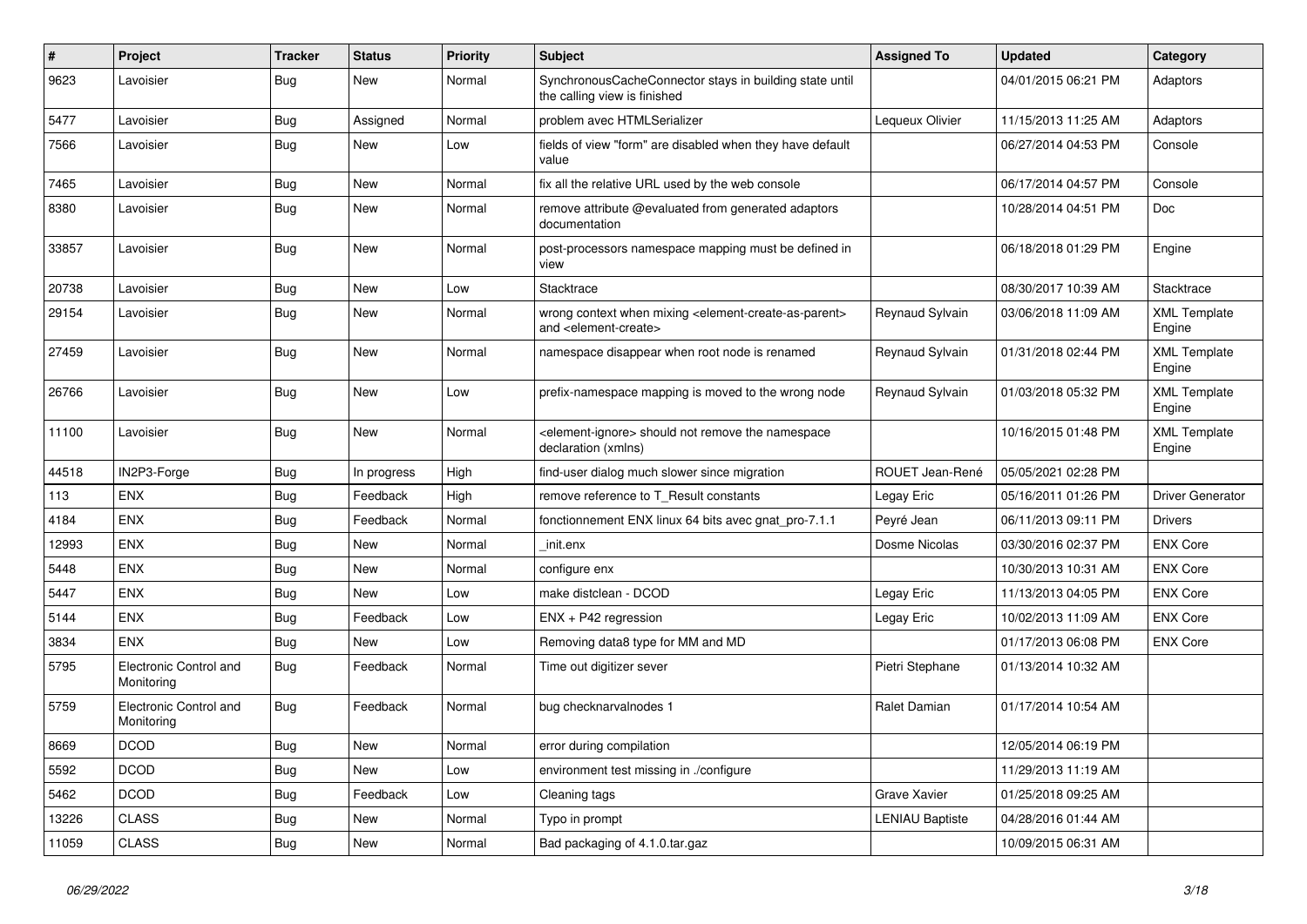| $\sharp$ | Project                 | <b>Tracker</b> | <b>Status</b> | <b>Priority</b> | <b>Subject</b>                                                               | <b>Assigned To</b>       | <b>Updated</b>      | Category   |
|----------|-------------------------|----------------|---------------|-----------------|------------------------------------------------------------------------------|--------------------------|---------------------|------------|
| 10786    | <b>CLASS</b>            | <b>Bug</b>     | New           | Normal          | CLASS Stopped by a "KILL" signal                                             |                          | 08/31/2015 07:00 PM |            |
| 9916     | <b>CLASS</b>            | Bug            | Feedback      | Urgent          | CLASS compilation fails with gcc5 (5.1.0)                                    |                          | 06/30/2015 11:55 PM |            |
| 9883     | <b>CLASS</b>            | <b>Bug</b>     | <b>New</b>    | High            | Copy past from user manual                                                   |                          | 05/18/2015 10:26 PM |            |
| 9784     | <b>CLASS</b>            | <b>Bug</b>     | In progress   | Normal          | Wrong diagnosis                                                              | <b>MOUGINOT Baptiste</b> | 05/05/2015 02:21 PM |            |
| 6062     | <b>CLASS</b>            | Bug            | New           | Normal          | FabricationPLant Parallelisation (in CLASS.cxx)                              |                          | 02/10/2014 11:59 AM |            |
| 16627    | CC-IN2P3                | <b>Bug</b>     | <b>New</b>    | Urgent          | prise cassée bureau 311 b                                                    |                          | 01/12/2017 02:27 PM |            |
| 13262    | C3F2                    | <b>Bug</b>     | New           | Normal          | improve management of Lomon parameters to explain non<br>convergence         |                          | 05/02/2016 10:04 AM |            |
| 13261    | C3F2                    | <b>Bug</b>     | Assigned      | Normal          | Read double directly as binary format with PQexecParams<br>or PQexecPrepared | Lafage Vincent           | 05/02/2016 09:55 AM |            |
| 13260    | C3F2                    | Bug            | Assigned      | Normal          | Better protection from code injection with PQescape                          | Lafage Vincent           | 05/02/2016 09:56 AM |            |
| 3154     | C3F2                    | <b>Bug</b>     | Assigned      | High            | Uniformisation of range and color                                            | Lafage Vincent           | 03/25/2016 01:06 AM |            |
| 7655     | <b>AGATA DAQ</b>        | Bug            | New           | Normal          | E-log                                                                        |                          | 07/08/2014 09:46 AM |            |
| 5765     | <b>AGATA DAQ</b>        | <b>Bug</b>     | New           | Normal          | Anode01                                                                      |                          | 01/08/2014 02:44 PM |            |
| 7706     | <b>AGATA</b>            | <b>Bug</b>     | New           | Normal          | update IRC services                                                          | Legay Eric               | 07/10/2014 12:35 PM |            |
| 37409    | TReqS                   | Feature        | New           | Normal          | Statistiques sur les queues dans les logs                                    |                          | 04/11/2019 01:40 PM |            |
| 9335     | TReqS                   | Feature        | Assigned      | Normal          | SIGINT  TERM   HUP                                                           | Chambon Bernard          | 05/06/2015 08:26 AM |            |
| 520      | TReqS                   | Feature        | New           | Normal          | Communication entre Serveur et Client sans Base de<br>données                |                          | 03/24/2015 04:37 PM |            |
| 517      | TReqS                   | Feature        | <b>New</b>    | Normal          | Outils d'administation pour Treqs                                            |                          | 03/24/2015 04:29 PM |            |
| 516      | TReqS                   | Feature        | New           | Normal          | Désactiver des queues                                                        |                          | 03/24/2015 04:24 PM |            |
| 500      | TReqS                   | Feature        | New           | Low             | Injecter les information d'opération vers COLLOS                             |                          | 03/24/2015 04:29 PM |            |
| 425      | TReqS                   | Feature        | New           | Low             | Durée de vie des métadata                                                    |                          | 03/24/2015 04:30 PM |            |
| 423      | TReqS                   | Feature        | New           | High            | Écrire une toolbox pour administration                                       |                          | 03/24/2015 04:40 PM |            |
| 416      | TReqS                   | Feature        | In progress   | Normal          | État drainé pour TReqS                                                       |                          | 03/24/2015 04:04 PM |            |
| 388      | TReaS                   | Feature        | New           | High            | Possibilités d'interactions avec le serveur TReqS                            |                          | 03/24/2015 04:06 PM |            |
| 7037     | <b>Topology Manager</b> | Feature        | New           | Normal          | Configuration file for TM                                                    |                          | 04/30/2014 03:11 PM |            |
| 5757     | <b>Topology Manager</b> | Feature        | New           | Low             | Topology manager- error detection in mezzanine                               |                          | 01/07/2014 01:29 PM |            |
| 5729     | <b>Topology Manager</b> | Feature        | New           | Low             | Title in firefox                                                             |                          | 01/03/2014 06:58 PM |            |
| 5726     | <b>Topology Manager</b> | Feature        | New           | Normal          | Display                                                                      |                          | 01/06/2014 09:21 AM |            |
| 5725     | <b>Topology Manager</b> | Feature        | Assigned      | High            | propagation of OFF status to the GTS tree                                    | Ralet Damian             | 01/10/2014 05:25 PM |            |
| 5719     | <b>Topology Manager</b> | Feature        | New           | Low             | Launching server easily                                                      | Dosme Nicolas            | 01/09/2014 03:53 PM | Core TM    |
| 7486     | <b>Topology Manager</b> | Feature        | New           | Normal          | Modification of information                                                  |                          | 06/19/2014 02:41 PM | GUI        |
| 7483     | <b>Topology Manager</b> | Feature        | New           | Normal          | Protect modification                                                         |                          | 06/19/2014 02:27 PM | <b>GUI</b> |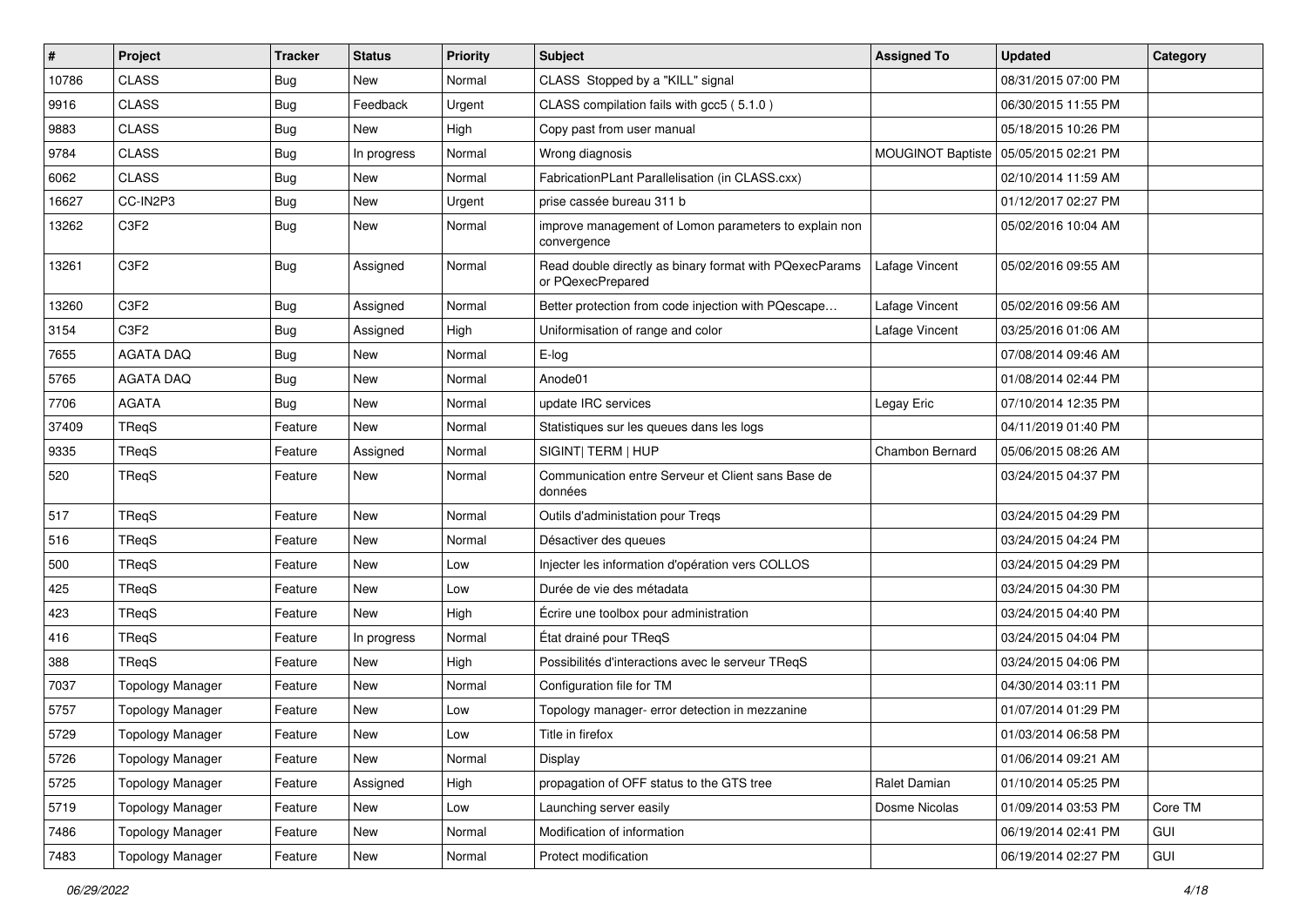| #     | <b>Project</b>   | <b>Tracker</b> | <b>Status</b> | <b>Priority</b> | <b>Subject</b>                                                                                                                      | <b>Assigned To</b>       | <b>Updated</b>      | Category   |
|-------|------------------|----------------|---------------|-----------------|-------------------------------------------------------------------------------------------------------------------------------------|--------------------------|---------------------|------------|
| 7072  | Topology Manager | Feature        | Feedback      | Normal          | name main detector                                                                                                                  | Michelagnoli<br>Caterina | 05/12/2014 01:59 PM | <b>GUI</b> |
| 7036  | Topology Manager | Feature        | New           | Normal          | Adding window to choose experiment                                                                                                  | Legay Eric               | 04/30/2014 03:12 PM | <b>GUI</b> |
| 959   | SphereLib        | Feature        | <b>New</b>    | Low             | intégrer ginp                                                                                                                       |                          | 10/06/2010 11:30 AM |            |
| 890   | SphereLib        | Feature        | New           | Low             | spline with order $!= 3$                                                                                                            |                          | 09/06/2010 03:08 PM |            |
| 755   | SphereLib        | Feature        | New           | Normal          | Parallélisation de cat2mask                                                                                                         |                          | 06/14/2010 04:34 PM |            |
| 754   | SphereLib        | Feature        | <b>New</b>    | Normal          | Parallélisation de la routine apodize mask                                                                                          |                          | 06/14/2010 04:33 PM |            |
| 202   | Smurf            | Feature        | New           | Low             | Smurf::DB::Getopt add fping to smelect                                                                                              |                          | 10/21/2009 04:46 PM |            |
| 8645  | ROD-DASHBOARD    | Feature        | In progress   | Normal          | ROD dashboard: only verify when closing ticket                                                                                      |                          | 04/21/2021 12:52 PM | Dashboard  |
| 187   | RIsngCons        | Feature        | New           | Low             | Abort limit/delete/ack                                                                                                              | <b>Puel Mattieu</b>      | 10/07/2009 01:08 PM |            |
| 186   | RIsngCons        | Feature        | <b>New</b>    | Normal          | Flood limit                                                                                                                         | <b>Puel Mattieu</b>      | 10/07/2009 01:07 PM |            |
| 93    | <b>RIsngCons</b> | Feature        | New           | Low             | Touche pour forcer le renouvellement de cache                                                                                       |                          | 03/31/2009 10:16 AM |            |
| 87    | <b>RIsngCons</b> | Feature        | New           | Low             | Limiter la taille du cache                                                                                                          |                          | 03/30/2009 03:32 PM |            |
| 86    | RIsngCons        | Feature        | New           | Low             | Tris dynamiques                                                                                                                     |                          | 03/30/2009 03:31 PM |            |
| 45485 | <b>PyROS</b>     | Feature        | New           | High            | **** D0 - GENERAL, ADMINISTRATIVE & TECHNICAL                                                                                       |                          | 03/16/2022 04:53 PM |            |
| 45484 | <b>PyROS</b>     | Feature        | New           | Normal          | **** D5 - Images management (L1-L2)                                                                                                 |                          | 02/02/2022 02:36 PM |            |
| 45483 | PyROS            | Feature        | <b>New</b>    | High            | **** D4 - Images production (L0)                                                                                                    |                          | 03/16/2022 07:28 AM |            |
| 45482 | PyROS            | Feature        | New           | High            | **** D3 - Sequences submission & plannig                                                                                            |                          | 02/22/2022 03:01 PM |            |
| 45481 | <b>PyROS</b>     | Feature        | New           | Normal          | **** D2 - Users & Programs                                                                                                          |                          | 03/29/2022 09:17 AM |            |
| 45480 | <b>PyROS</b>     | Feature        | New           | High            | **** D1 - System Security & Control                                                                                                 |                          | 06/29/2022 07:39 AM |            |
| 44721 | PyROS            | Feature        | New           | Normal          | *** GF4 - QUAL - Quality & Tests - High level tests<br>(integration & functional), plan tests, validation des<br>exigences (qualif) |                          | 03/16/2022 04:55 PM |            |
| 44661 | <b>PyROS</b>     | Feature        | New           | Normal          | *** SF13 - IAF - Images Fetching (quicklook & download)                                                                             |                          | 03/15/2022 04:49 PM |            |
| 44659 | PyROS            | Feature        | New           | Normal          | *** GF3 - INFRA - Hardware, Operating System, Network,<br>Security & Safety                                                         |                          | 03/16/2022 04:51 PM |            |
| 44658 | <b>PyROS</b>     | Feature        | New           | High            | *** SF15 - SST - START&STOP - System Startup (launch),<br>monitoring, and Shutdown                                                  |                          | 06/28/2022 10:06 PM |            |
| 44584 | <b>PyROS</b>     | Feature        | <b>New</b>    | Normal          | *** SF10 - CAL - Calibration (Dark/Bias/Flat)                                                                                       |                          | 03/15/2022 04:48 PM |            |
| 44514 | <b>PyROS</b>     | Feature        | New           | Normal          | *** SF11 - IPC - Images Processing (Grenouille)                                                                                     | Klotz Alain              | 03/15/2022 04:44 PM |            |
| 44172 | PyROS            | Feature        | New           | High            | *** SF14 - OCF - Observatory Unit & Site Configuration                                                                              |                          | 01/29/2022 01:24 AM |            |
| 44165 | <b>PyROS</b>     | Feature        | New           | Normal          | *** SF16 - DSH - General monitoring : Dashboard (website)                                                                           |                          | 06/29/2022 07:24 AM |            |
| 44164 | <b>PyROS</b>     | Feature        | New           | Normal          | *** SF12 - IAN - Images Analysis (Triton)                                                                                           |                          | 03/15/2022 04:48 PM |            |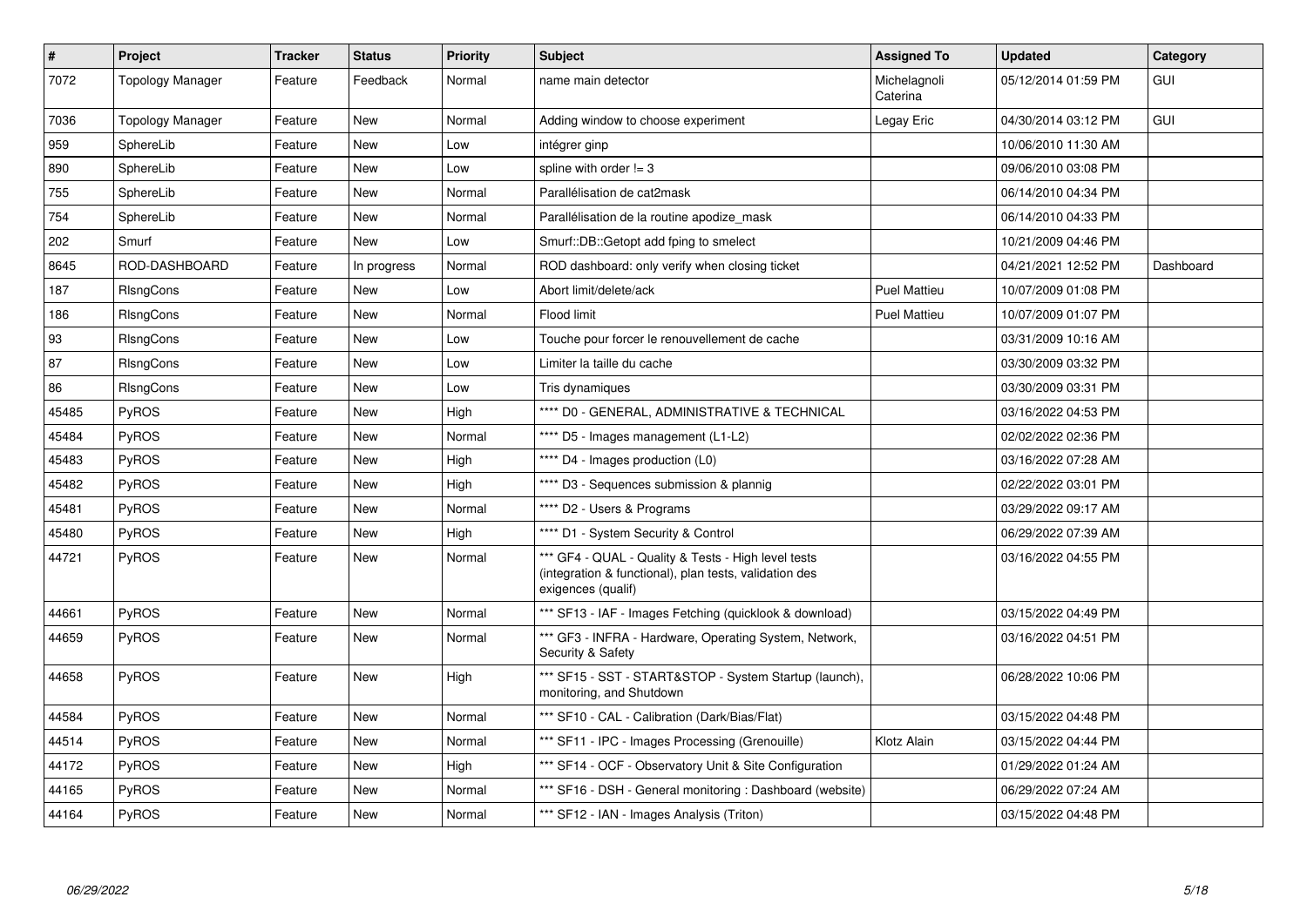| #     | Project      | <b>Tracker</b> | <b>Status</b> | <b>Priority</b> | <b>Subject</b>                                                                                                                           | <b>Assigned To</b>   | <b>Updated</b>      | Category       |
|-------|--------------|----------------|---------------|-----------------|------------------------------------------------------------------------------------------------------------------------------------------|----------------------|---------------------|----------------|
| 44163 | PyROS        | Feature        | <b>New</b>    | Normal          | *** SF09 - CMC - Command Control - Telescope &<br>Instruments Control & Monitoring (DeviceController,<br>AgentDevice)                    |                      | 03/16/2022 07:28 AM |                |
| 44162 | <b>PyROS</b> | Feature        | New           | High            | *** SF08 - EXE (SOX) - Observation Sequence (SO)<br>eXecution                                                                            |                      | 03/15/2022 04:46 PM |                |
| 44161 | PyROS        | Feature        | New           | High            | *** SF04 - SPV - System Coordination & Supervision :<br>Majordome (Conducting) (head)                                                    |                      | 06/29/2022 07:39 AM |                |
| 44160 | PyROS        | Feature        | New           | Normal          | *** SF07 - PLN - Observation Sequences Planning &<br>Scheduling                                                                          |                      | 03/15/2022 04:46 PM |                |
| 44159 | <b>PyROS</b> | Feature        | New           | Normal          | *** SF03 - ENV - Environment Monitoring (int/ext,<br>observatory & weather)                                                              |                      | 05/05/2022 09:54 AM |                |
| 44158 | PyROS        | Feature        | New           | Normal          | *** SF06 - ALR - Alerts Management                                                                                                       |                      | 03/15/2022 04:46 PM |                |
| 44154 | PyROS        | Feature        | In progress   | Normal          | *** SF02 - SCP - Scientific Programs Management                                                                                          |                      | 03/29/2022 09:17 AM |                |
| 44153 | PyROS        | Feature        | New           | Normal          | *** SF05 - SEQ - Observation Sequences Management                                                                                        | Koralewski Alexis    | 02/23/2022 10:45 AM |                |
| 44151 | <b>PyROS</b> | Feature        | New           | High            | *** GF1 - PROJ - Project management, documentation,<br>formation des utilisateurs, interfaces, plan de justification<br>de la définition |                      | 01/31/2022 11:32 AM |                |
| 44150 | PyROS        | Feature        | In progress   | Normal          | *** SF01 - USR - Users, Roles, and Authorizations<br>Management                                                                          |                      | 03/29/2022 09:14 AM |                |
| 44148 | PyROS        | Feature        | New           | High            | *** GF2 - INST - Config, Install, udpate, deploy (IRAP,<br>CNES, TAROT)                                                                  |                      | 03/16/2022 07:27 AM |                |
| 9534  | Pipelet      | Feature        | <b>New</b>    | Normal          | logging of stdout and stderr                                                                                                             |                      | 03/25/2015 02:31 PM |                |
| 8262  | Pipelet      | Feature        | New           | Normal          | LocalRepository: recursive search of segment source script                                                                               |                      | 10/19/2014 05:13 PM |                |
| 3992  | Pipelet      | Feature        | <b>New</b>    | Low             | directory in data with specific color                                                                                                    |                      | 02/20/2013 05:19 PM |                |
| 748   | Pipelet      | Feature        | <b>New</b>    | Low             | Git and CVS repositories                                                                                                                 | Le Jeune Maude       | 03/11/2011 11:41 AM |                |
| 734   | Pipelet      | Feature        | Assigned      | Low             | Rapport Latex                                                                                                                            | <b>Betoule Marc</b>  | 02/10/2011 11:52 PM | Engine         |
| 12976 | <b>PEM</b>   | Feature        | New           | Low             | pem-sync co pem                                                                                                                          |                      | 03/24/2016 05:00 PM |                |
| 12975 | <b>PEM</b>   | Feature        | New           | Normal          | pem-sync co_pem                                                                                                                          |                      | 03/24/2016 04:54 PM |                |
| 12974 | <b>PEM</b>   | Feature        | New           | Normal          | pem-sync cp_pem                                                                                                                          |                      | 03/24/2016 04:52 PM |                |
| 12961 | PEM          | Feature        | New           | Normal          | PEM version                                                                                                                              |                      | 03/24/2016 09:03 AM |                |
| 10273 | <b>PEM</b>   | Feature        | <b>New</b>    | Normal          | Easier configuration process                                                                                                             |                      | 07/01/2015 11:11 AM |                |
| 597   | Oval         | Feature        | <b>New</b>    | Normal          | YAML comme langage de configuration?                                                                                                     |                      | 05/11/2010 01:36 PM |                |
| 33    | Oval         | Feature        | New           | Normal          | Support for gzipped ref files                                                                                                            | <b>Chamont David</b> | 02/16/2009 07:23 PM | Diff command   |
| 35    | Oval         | Feature        | <b>New</b>    | Normal          | Give less importance to the build step                                                                                                   | <b>Chamont David</b> | 02/16/2009 07:41 PM | Documentation  |
| 37    | Oval         | Feature        | <b>New</b>    | Low             | Automatically select the shell flavor                                                                                                    | <b>Chamont David</b> | 02/16/2009 07:44 PM | Implementation |
| 34    | Oval         | Feature        | New           | Normal          | Extend input/output control                                                                                                              | Chamont David        | 02/16/2009 07:27 PM | Implementation |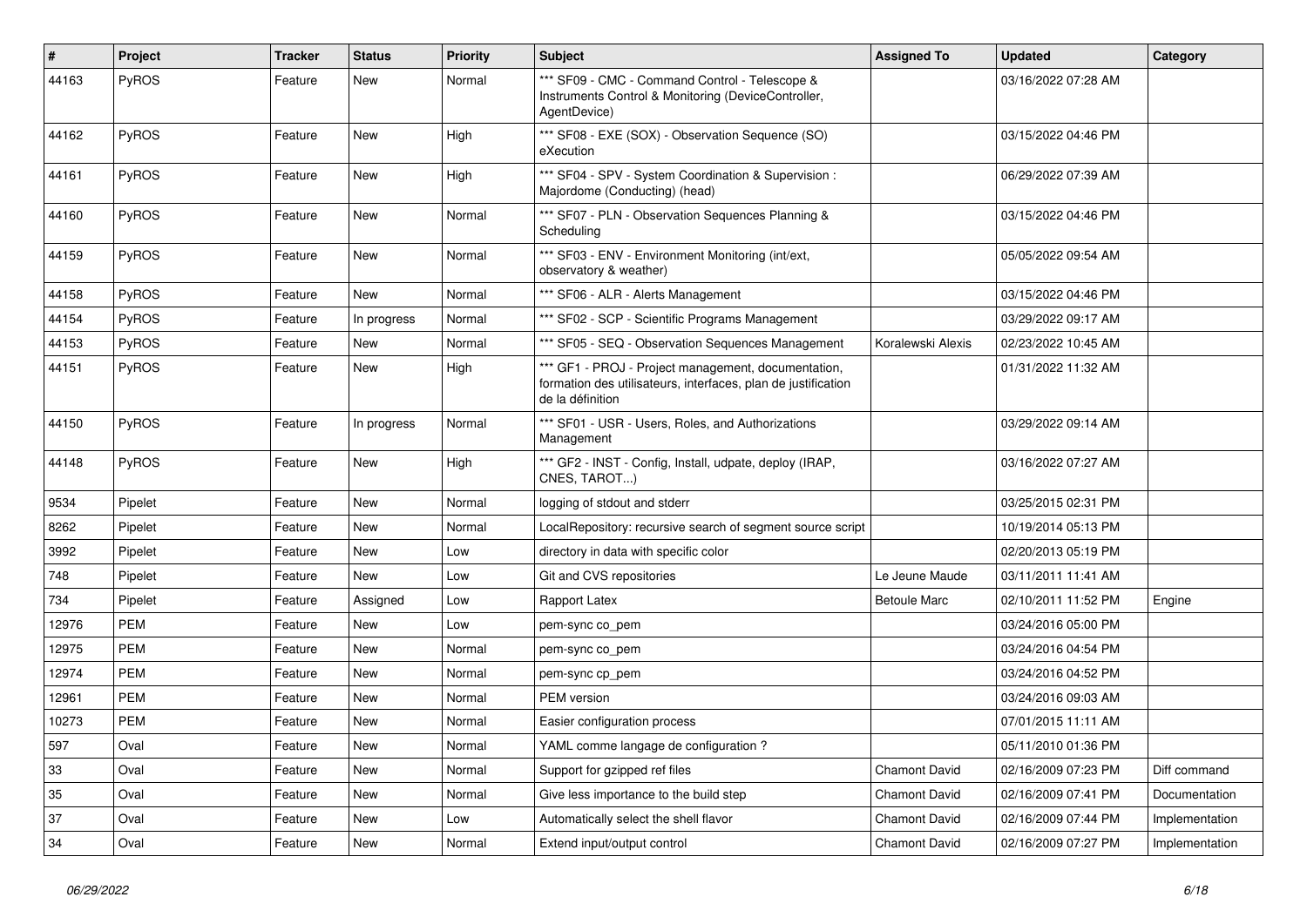| $\sharp$ | Project                 | <b>Tracker</b> | <b>Status</b> | <b>Priority</b> | Subject                                                                                   | <b>Assigned To</b>   | <b>Updated</b>      | Category    |
|----------|-------------------------|----------------|---------------|-----------------|-------------------------------------------------------------------------------------------|----------------------|---------------------|-------------|
| 923      | Oval                    | Feature        | New           | Normal          | oval reset                                                                                | <b>Chamont David</b> | 09/20/2010 05:16 PM | Other       |
| 36       | Oval                    | Feature        | <b>New</b>    | Low             | Extend tasks with begin/end directory commands                                            | <b>Chamont David</b> | 02/16/2009 07:42 PM | Other       |
| 29       | Oval                    | Feature        | <b>New</b>    | Low             | The build tool should handle directories?                                                 | <b>Chamont David</b> | 02/16/2009 07:06 PM | Other       |
| 174      | Oval                    | Feature        | New           | High            | oval run -o                                                                               | <b>Chamont David</b> | 10/02/2009 02:47 PM | Run command |
| 31       | Oval                    | Feature        | New           | Normal          | Apply a command to a subdirectory subset?                                                 | <b>Chamont David</b> | 02/16/2009 07:14 PM | Run command |
| 30       | Oval                    | Feature        | New           | High            | Use environments as targets to the step commands                                          | <b>Chamont David</b> | 02/16/2009 07:12 PM | Run command |
| 35044    | operations-portal-users | Feature        | New           | Normal          | New ROD dashboard                                                                         |                      | 09/20/2018 10:42 AM | Dashboard   |
| 35045    | operations-portal-users | Feature        | New           | Normal          | Tasks for the release                                                                     |                      | 09/20/2018 10:48 AM | Others      |
| 31881    | Narval Standalone       | Feature        | New           | Normal          | Logs de l'instance                                                                        | Théo Le Guen         | 04/24/2018 03:59 PM |             |
| 8369     | LC <sub>2</sub>         | Feature        | New           | Normal          | Standardize by relying on GNU getopt instead of<br>proprietary cmdline                    | Lafage Vincent       | 10/27/2014 07:06 PM |             |
| 8099     | LC <sub>2</sub>         | Feature        | New           | High            | Add business rule forbidding empty CRT-DSP<br>configuration (at least 1 manu per CRT DSP) | Lafage Vincent       | 10/27/2014 07:00 PM |             |
| 2431     | LC <sub>2</sub>         | Feature        | Assigned      | Normal          | Enforce stricter checks on startup precondition                                           | Lafage Vincent       | 02/03/2012 09:54 PM |             |
| 2118     | LC <sub>2</sub>         | Feature        | New           | Low             | Prepare the Command Line Interface of validator to parse<br>rdRam                         | Lafage Vincent       | 10/20/2011 04:20 PM |             |
| 2112     | LC <sub>2</sub>         | Feature        | New           | Low             | Rorc lib                                                                                  |                      | 04/08/2013 06:11 PM |             |
| 2076     | LC <sub>2</sub>         | Feature        | New           | Low             | Finer grained report for boot Crocus script                                               |                      | 10/11/2011 02:18 PM |             |
| 1255     | LC <sub>2</sub>         | Feature        | Assigned      | Low             | Provide proper Shared-Object name to libraries                                            | Lafage Vincent       | 01/17/2011 01:39 PM |             |
| 1254     | LC <sub>2</sub>         | Feature        | Assigned      | Low             | Add Tooltip for the three LC2 modes                                                       | Lafage Vincent       | 01/17/2011 01:34 PM |             |
| 1232     | LC <sub>2</sub>         | Feature        | Assigned      | Low             | Include parseCrocusVersion in the Crocus Thread                                           | Lafage Vincent       | 01/12/2011 12:18 AM |             |
| 1231     | LC <sub>2</sub>         | Feature        | Assigned      | Low             | Include boot in the Crocus Thread                                                         | Lafage Vincent       | 01/12/2011 12:16 AM |             |
| 1156     | LC <sub>2</sub>         | Feature        | Assigned      | High            | query Marc Status generation & validation options                                         | Lafage Vincent       | 12/07/2010 04:54 PM |             |
| 37910    | Lavoisier               | Feature        | New           | High            | do not log AdaptorException when they are already sent to<br>the user                     |                      | 07/25/2019 09:41 AM |             |
| 37461    | Lavoisier               | Feature        | <b>New</b>    | Normal          | add support for jdk 11                                                                    |                      | 04/25/2019 01:53 PM |             |
| 34801    | Lavoisier               | Feature        | New           | Normal          | add support for attribute @if in element view/variable                                    |                      | 07/31/2018 12:57 PM |             |
| 11484    | Lavoisier               | Feature        | New           | Low             | improve command "lavoisier-upgrade.sh"                                                    |                      | 04/10/2018 11:06 AM |             |
| 9799     | Lavoisier               | Feature        | New           | Normal          | esxl function missing : add-duration                                                      |                      | 04/30/2015 11:00 AM |             |
| 9704     | Lavoisier               | Feature        | New           | Normal          | add option --override to lavoisier-upgrade.sh                                             |                      | 04/15/2015 10:07 AM |             |
| 8132     | Lavoisier               | Feature        | New           | Normal          | support attribute @first-child-attributes in <element></element>                          |                      | 09/30/2014 04:28 PM |             |
| 7811     | Lavoisier               | Feature        | New           | Normal          | support server-side argument validation with XPath                                        |                      | 07/30/2014 05:05 PM |             |
| 7460     | Lavoisier               | Feature        | New           | High            | support HTTP proxy                                                                        |                      | 02/17/2015 01:04 PM |             |
| 11915    | Lavoisier               | Feature        | New           | Normal          | change the parameters of plugin ChartRenderer                                             |                      | 02/05/2016 12:25 PM | Adaptors    |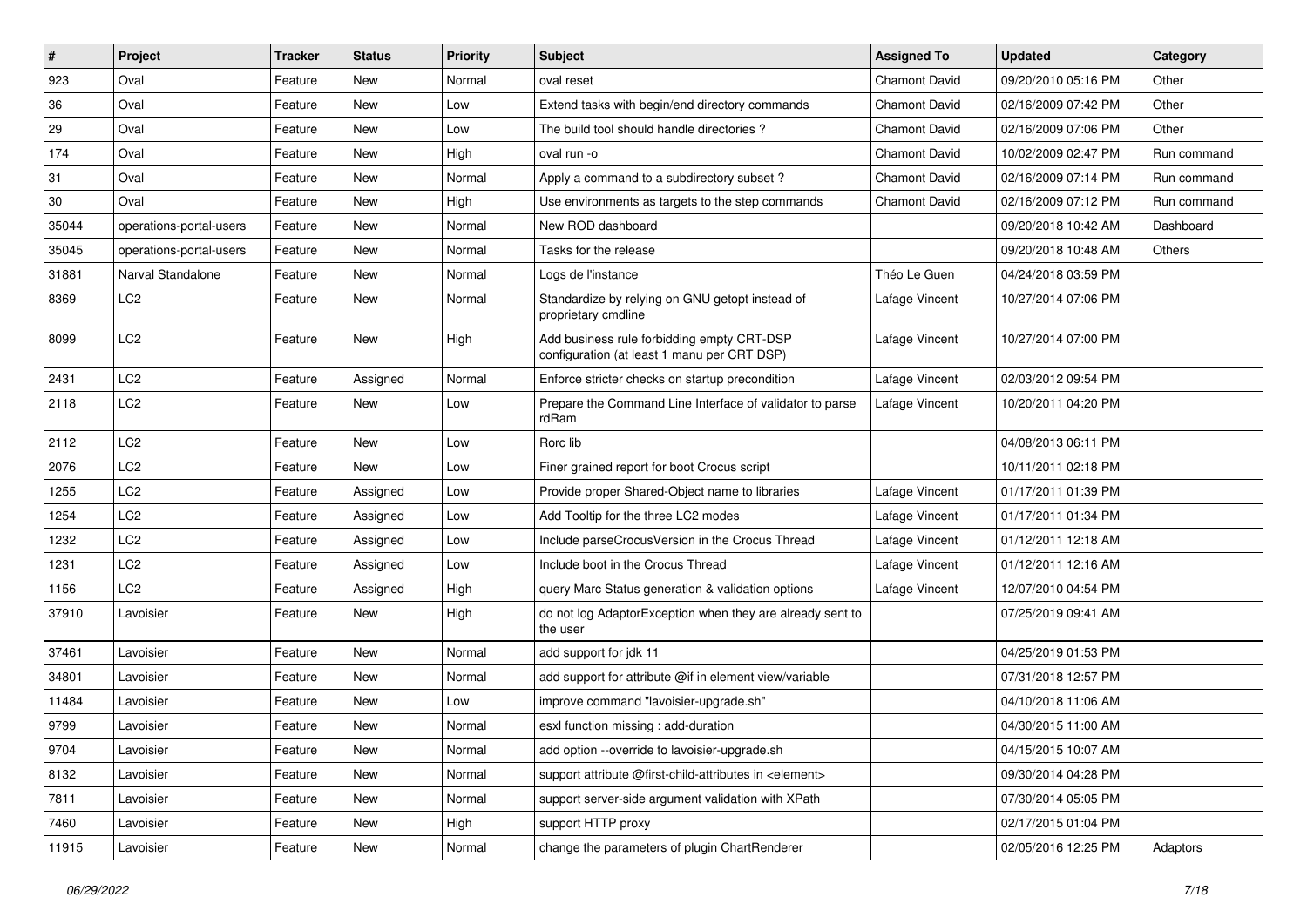| $\pmb{\#}$ | Project   | <b>Tracker</b> | <b>Status</b> | <b>Priority</b> | <b>Subject</b>                                                                  | <b>Assigned To</b> | <b>Updated</b>      | Category     |
|------------|-----------|----------------|---------------|-----------------|---------------------------------------------------------------------------------|--------------------|---------------------|--------------|
| 10315      | Lavoisier | Feature        | New           | Normal          | Index size of IndexedFileCache plugin is limited by the max<br>number of inodes |                    | 07/07/2015 10:12 AM | Adaptors     |
| 9778       | Lavoisier | Feature        | New           | Normal          | support cookies in HTTPConnector                                                |                    | 04/28/2015 01:39 PM | Adaptors     |
| 9607       | Lavoisier | Feature        | New           | Normal          | Add SAML 2.0 support in Lavoisier                                               |                    | 04/01/2015 11:32 AM | Adaptors     |
| 9560       | Lavoisier | Feature        | New           | Normal          | SurroundSerializer should ignore header lines (starting with<br>$<$ ?)          |                    | 03/30/2015 10:17 AM | Adaptors     |
| 9559       | Lavoisier | Feature        | New           | Normal          | develop a TextRenderer plugin                                                   |                    | 03/30/2015 10:15 AM | Adaptors     |
| 9467       | Lavoisier | Feature        | New           | Normal          | improve flexibility of JSONRenderer                                             |                    | 03/16/2015 01:54 PM | Adaptors     |
| 8260       | Lavoisier | Feature        | New           | Normal          | develop plugin ElementProcessor                                                 |                    | 10/17/2014 07:10 PM | Adaptors     |
| 8259       | Lavoisier | Feature        | New           | Normal          | support parameter "renderer" in ZipRenderer and<br>GZipRenderer                 |                    | 10/17/2014 07:08 PM | Adaptors     |
| 8240       | Lavoisier | Feature        | New           | Normal          | LDAPConnector/LDIFSerializer should generate data in<br><b>DSML</b> format      |                    | 10/15/2014 06:02 PM | Adaptors     |
| 7649       | Lavoisier | Feature        | New           | Normal          | develop a XMLTemplateProcessor plugin                                           |                    | 07/04/2014 05:52 PM | Adaptors     |
| 6864       | Lavoisier | Feature        | <b>New</b>    | Low             | support IP v6 in adaptor IPAddressAuthenticator                                 | Schwarz Lionel     | 04/15/2014 02:11 PM | Adaptors     |
| 6687       | Lavoisier | Feature        | New           | Low             | develop a CronTrigger                                                           |                    | 03/27/2014 04:36 PM | Adaptors     |
| 6360       | Lavoisier | Feature        | New           | Low             | develop a EntriesProcessor (or a EntriesRenderer)                               |                    | 03/05/2014 03:22 PM | Adaptors     |
| 5009       | Lavoisier | Feature        | New           | Low             | <b>ICalRenderer</b>                                                             |                    | 01/21/2014 06:02 PM | Adaptors     |
| 5008       | Lavoisier | Feature        | New           | Low             | <b>ICalSerializer</b>                                                           |                    | 01/21/2014 06:01 PM | Adaptors     |
| 4934       | Lavoisier | Feature        | New           | Low             | implement some additional cache adaptors                                        |                    | 02/07/2014 04:59 PM | Adaptors     |
| 4906       | Lavoisier | Feature        | New           | Low             | XPath2SQLTemplate: add support for SQL functions                                |                    | 03/24/2014 10:26 AM | Adaptors     |
| 4905       | Lavoisier | Feature        | New           | Low             | XPath2SQLTemplate : add support for XPath functions                             |                    | 03/24/2014 10:26 AM | Adaptors     |
| 4904       | Lavoisier | Feature        | New           | Low             | XPath2SQLTemplate: add support for ORDER BY                                     |                    | 03/24/2014 10:26 AM | Adaptors     |
| 4871       | Lavoisier | Feature        | New           | Low             | ExcelSerializer                                                                 |                    | 03/24/2014 10:26 AM | Adaptors     |
| 4870       | Lavoisier | Feature        | New           | Low             | <b>BinarySerializer</b>                                                         |                    | 03/24/2014 10:26 AM | Adaptors     |
| 4867       | Lavoisier | Feature        | New           | Low             | ScalaProcessor                                                                  |                    | 03/24/2014 10:26 AM | Adaptors     |
| 4866       | Lavoisier | Feature        | New           | Low             | <b>XQueryConnector</b>                                                          |                    | 03/24/2014 10:26 AM | Adaptors     |
| 4865       | Lavoisier | Feature        | New           | Low             | support remote connection in JMXConnector                                       |                    | 03/24/2014 10:26 AM | Adaptors     |
| 4863       | Lavoisier | Feature        | New           | Low             | YAMLRenderer                                                                    |                    | 03/24/2014 10:26 AM | Adaptors     |
| 9496       | Lavoisier | Feature        | New           | High            | upgrade to more recent version of JSW                                           |                    | 03/18/2015 06:34 PM | <b>Build</b> |
| 9622       | Lavoisier | Feature        | New           | Normal          | add links to fallback views into view "dependencies"                            |                    | 04/01/2015 06:19 PM | Console      |
| 9086       | Lavoisier | Feature        | New           | High            | enable refreshing all notifiable caches with one single click                   |                    | 02/09/2015 12:37 PM | Console      |
| 7464       | Lavoisier | Feature        | New           | Normal          | replace XSL with HTML template in web console                                   |                    | 06/17/2014 04:55 PM | Console      |
| 7325       | Lavoisier | Feature        | New           | Normal          | support filtering dependencies graph by categories                              |                    | 06/04/2014 05:14 PM | Console      |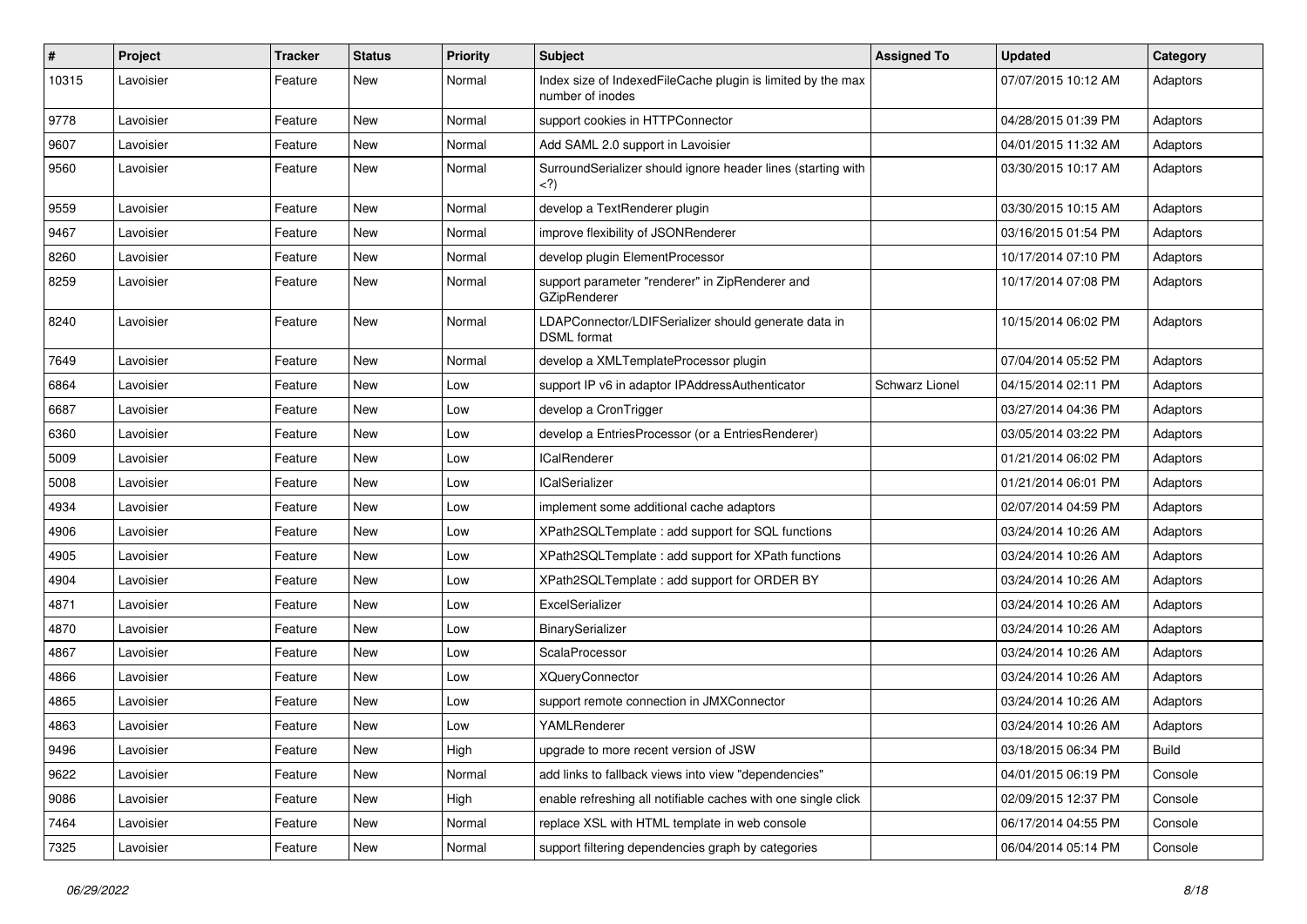| $\pmb{\#}$ | Project   | <b>Tracker</b> | <b>Status</b> | <b>Priority</b> | <b>Subject</b>                                                                                             | <b>Assigned To</b>    | <b>Updated</b>      | Category                       |
|------------|-----------|----------------|---------------|-----------------|------------------------------------------------------------------------------------------------------------|-----------------------|---------------------|--------------------------------|
| 5442       | Lavoisier | Feature        | New           | Low             | create a view 'stoppoint'                                                                                  | Lequeux Olivier       | 10/29/2013 05:02 PM | Console                        |
| 30741      | Lavoisier | Feature        | <b>New</b>    | Low             | add research button on web site                                                                            |                       | 04/04/2018 10:53 AM | Doc                            |
| 30735      | Lavoisier | Feature        | New           | Low             | write documentation about the admin web console                                                            |                       | 04/04/2018 10:52 AM | Doc                            |
| 41294      | Lavoisier | Feature        | New           | High            | add support for attribute @null in namespace<br>http://software.in2p3.fr/lavoisier/tables.xsd              | Reynaud Sylvain       | 09/25/2020 03:38 PM | Engine                         |
| 33350      | Lavoisier | Feature        | <b>New</b>    | Low             | add a XPath function multireplace()                                                                        |                       | 05/31/2018 03:49 PM | Engine                         |
| 27576      | Lavoisier | Feature        | New           | Normal          | add a parameter "priority" on WhenCreatedTrigger                                                           |                       | 02/02/2018 03:18 PM | Engine                         |
| 27570      | Lavoisier | Feature        | New           | Normal          | Notified Trigger should bypass attribute @ignore-during                                                    |                       | 02/02/2018 03:05 PM | Engine                         |
| 9624       | Lavoisier | Feature        | New           | Normal          | when cache is empty and being built, user queries should<br>be waiting for it rather than failing          |                       | 04/01/2015 06:30 PM | Engine                         |
| 9606       | Lavoisier | Feature        | <b>New</b>    | High            | add attribute @encoding to element <connector></connector>                                                 |                       | 03/31/2015 06:29 PM | Engine                         |
| 9564       | Lavoisier | Feature        | New           | Normal          | reorganize <pre-renderer> section</pre-renderer>                                                           |                       | 03/30/2015 10:37 AM | Engine                         |
| 9562       | Lavoisier | Feature        | New           | Normal          | re-implement <pre-renderers> in streaming mode</pre-renderers>                                             |                       | 03/30/2015 10:32 AM | Engine                         |
| 8405       | Lavoisier | Feature        | New           | Normal          | implement XPath function choose not null(arg1, arg2)                                                       |                       | 10/30/2014 02:21 PM | Engine                         |
| 8404       | Lavoisier | Feature        | New           | Normal          | support parameters in <pre-renderers></pre-renderers>                                                      |                       | 10/30/2014 11:03 AM | Engine                         |
| 8258       | Lavoisier | Feature        | New           | Normal          | add attribute @default to <renderers></renderers>                                                          |                       | 10/17/2014 07:07 PM | Engine                         |
| 8241       | Lavoisier | Feature        | New           | Normal          | improve dropdown list of view "form"                                                                       |                       | 10/15/2014 06:05 PM | Engine                         |
| 7619       | Lavoisier | Feature        | <b>New</b>    | Normal          | replace @INCLUDES with #include in properties files                                                        |                       | 07/04/2014 11:17 AM | Engine                         |
| 7461       | Lavoisier | Feature        | New           | High            | add XPath function url()                                                                                   |                       | 02/17/2015 01:04 PM | Engine                         |
| 6353       | Lavoisier | Feature        | <b>New</b>    | Low             | support new parameter type "Language"                                                                      |                       | 03/24/2014 10:40 AM | Engine                         |
| 6325       | Lavoisier | Feature        | New           | Low             | enable limiting the maximum output size                                                                    |                       | 03/24/2014 10:40 AM | Engine                         |
| 6303       | Lavoisier | Feature        | New           | Low             | support attributes @package and @id on <config></config>                                                   |                       | 03/24/2014 10:31 AM | Engine                         |
| 6260       | Lavoisier | Feature        | New           | Low             | support introspection of view-template                                                                     |                       | 03/24/2014 10:40 AM | Engine                         |
| 5558       | Lavoisier | Feature        | New           | Low             | add XPath function build xpath()                                                                           |                       | 11/29/2013 09:58 AM | Engine                         |
| 5090       | Lavoisier | Feature        | New           | Low             | add new adaptor type : <writer></writer>                                                                   |                       | 03/24/2014 10:26 AM | Engine                         |
| 7463       | Lavoisier | Feature        | New           | Normal          | add attribute tpl:url.                                                                                     |                       | 06/17/2014 04:54 PM | <b>HTML</b> Template<br>Engine |
| 32928      | Lavoisier | Feature        | <b>New</b>    | Normal          | support enumeration in route properties                                                                    |                       | 05/18/2018 02:23 PM | Service                        |
| 5525       | Lavoisier | Feature        | Assigned      | Low             | enable configuring trust-store with a directory                                                            | <b>Schwarz Lionel</b> | 11/19/2013 03:16 PM | Service                        |
| 26907      | Lavoisier | Feature        | New           | Normal          | implement XPath function format-number()                                                                   |                       | 01/10/2018 03:18 PM | <b>XML Template</b><br>Engine  |
| 9563       | Lavoisier | Feature        | New           | Normal          | support <elements-ignore> into<br/><element-create-as-parent></element-create-as-parent></elements-ignore> |                       | 03/30/2015 10:30 AM | <b>XML Template</b><br>Engine  |
| 8817       | Lavoisier | Feature        | New           | Normal          | develop a XML template optimizer                                                                           |                       | 12/19/2014 05:10 PM | <b>XML Template</b><br>Engine  |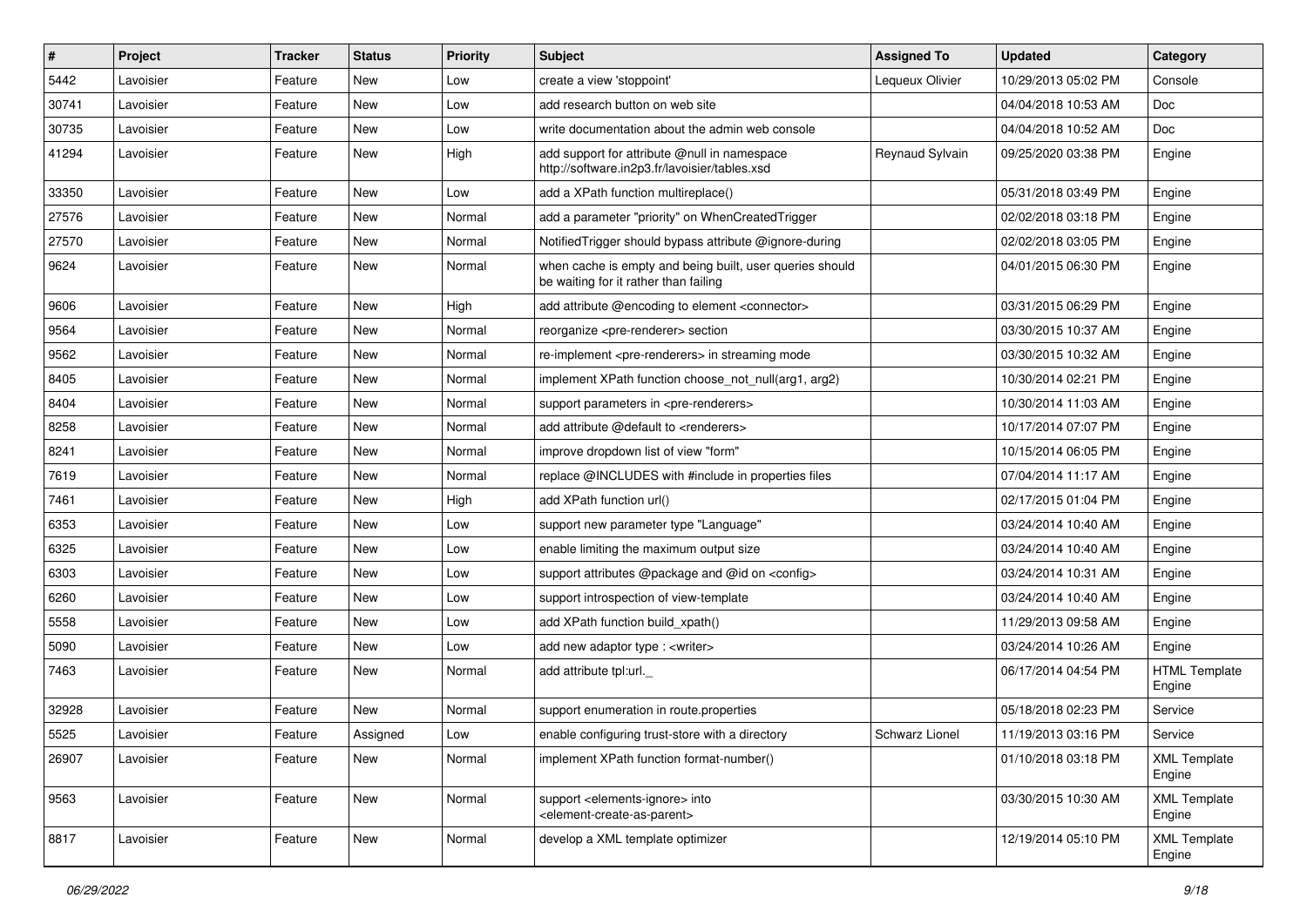| #     | Project                              | <b>Tracker</b> | <b>Status</b> | <b>Priority</b> | <b>Subject</b>                                                                                                 | <b>Assigned To</b>     | <b>Updated</b>      | Category                      |
|-------|--------------------------------------|----------------|---------------|-----------------|----------------------------------------------------------------------------------------------------------------|------------------------|---------------------|-------------------------------|
| 8261  | Lavoisier                            | Feature        | New           | Normal          | support attribute @out-xpath on <element></element>                                                            |                        | 10/17/2014 07:15 PM | <b>XML Template</b><br>Engine |
| 8172  | Lavoisier                            | Feature        | New           | Normal          | support XPath function append()                                                                                |                        | 10/06/2014 10:43 AM | <b>XML Template</b><br>Engine |
| 48757 | LabInvent                            | Feature        | New           | Immediate       | *** F - DIVERS TODO (à dispatcher)                                                                             | <b>Pallier Etienne</b> | 01/19/2022 04:12 PM |                               |
| 47957 | LabInvent                            | Feature        | New           | Normal          | *** F - ENTITY - Les GROUPES (de User ou Materiel) :<br>Thématique, Métier, Projet, Site (+ Pole ou Service ?) |                        | 12/13/2021 11:12 AM |                               |
| 47951 | LabInvent                            | Feature        | New           | Normal          | *** F - Etiquettes & Imprimantes                                                                               |                        | 11/30/2021 01:42 PM |                               |
| 47932 | LabInvent                            | Feature        | New           | Normal          | *** F - DOC (documentation)                                                                                    |                        | 11/30/2021 01:10 PM |                               |
| 47921 | LabInvent                            | Feature        | New           | Immediate       | *** F - Framework CakePhp                                                                                      |                        | 12/02/2021 04:45 PM |                               |
| 47895 | LabInvent                            | Feature        | New           | Normal          | *** F - ENTITY - Documents attachés (à Materiel ou Suivi)                                                      |                        | 12/13/2021 11:09 AM |                               |
| 47875 | LabInvent                            | Feature        | New           | Urgent          | *** F - ENTITY GÉNÉRIQUE - Actions & Vues génériques<br>(& Refactorisation)                                    |                        | 12/01/2021 11:21 AM |                               |
| 47869 | LabInvent                            | Feature        | New           | Normal          | *** F - Tests                                                                                                  |                        | 12/06/2021 02:28 PM |                               |
| 47866 | LabInvent                            | Feature        | New           | Urgent          | *** F - Installation                                                                                           |                        | 12/13/2021 11:08 AM |                               |
| 47865 | LabInvent                            | Feature        | New           | Normal          | *** F - Configuration générale                                                                                 |                        | 12/13/2021 11:06 AM |                               |
| 47864 | LabInvent                            | Feature        | New           | Normal          | *** F - ENTITY - Autres                                                                                        |                        | 11/30/2021 12:57 PM |                               |
| 47863 | LabInvent                            | Feature        | New           | High            | *** F - ENTITY - Users                                                                                         |                        | 11/30/2021 03:43 PM |                               |
| 47862 | LabInvent                            | Feature        | New           | Normal          | *** F - ENTITY - Prets (de Materiel)                                                                           |                        | 12/13/2021 11:10 AM |                               |
| 47861 | LabInvent                            | Feature        | New           | Urgent          | *** F - ENTITY - Suivis (de Materiel ou User)                                                                  |                        | 12/13/2021 11:10 AM |                               |
| 47860 | LabInvent                            | Feature        | New           | Immediate       | *** F - ENTITY - Materiels                                                                                     |                        | 01/19/2022 03:51 PM |                               |
| 7641  | KickSlot                             | Feature        | In progress   | Normal          | Procédure perte mot de passe                                                                                   | <b>Flieller Cyril</b>  | 09/04/2014 02:55 PM |                               |
| 631   | ftsmonitor                           | Feature        | <b>New</b>    | Low             | History of a DN access                                                                                         |                        | 10/22/2010 10:10 AM |                               |
| 852   | <b>ENX</b>                           | Feature        | New           | Low             | Better handling of exception in empty skeleton                                                                 | Legay Eric             | 01/30/2013 03:58 PM | Driver Generator              |
| 5527  | <b>ENX</b>                           | Feature        | New           | Low             | Named register list                                                                                            |                        | 11/18/2013 05:30 PM | Drivers                       |
| 8693  | <b>ENX</b>                           | Feature        | New           | Normal          | sauver log_level                                                                                               |                        | 12/09/2014 03:54 PM | <b>ENX Core</b>               |
| 4652  | <b>ENX</b>                           | Feature        | New           | Low             | rename appenders.ad[sb]                                                                                        |                        | 06/13/2013 10:19 AM | <b>ENX Core</b>               |
| 2644  | <b>ENX</b>                           | Feature        | New           | Low             | Que faire en cas de multiple connexion sans quit                                                               |                        | 01/22/2013 05:04 PM | <b>ENX Core</b>               |
| 659   | ENX                                  | Feature        | New           | Normal          | Gestion des arbres DOM                                                                                         |                        | 01/16/2013 11:33 AM | <b>ENX Core</b>               |
| 656   | ENX                                  | Feature        | New           | Low             | named register                                                                                                 |                        | 01/30/2013 03:59 PM | <b>ENX Core</b>               |
| 42    | <b>ENX</b>                           | Feature        | New           | Urgent          | Module ID Handler                                                                                              |                        | 06/05/2013 02:27 PM | <b>ENX Core</b>               |
| 5751  | Electronic Control and<br>Monitoring | Feature        | New           | Low             | buildcfg with some error message                                                                               |                        | 01/06/2014 05:43 PM |                               |
| 8668  | <b>DCOD</b>                          | Feature        | New           | Normal          | filterdiff is missing                                                                                          |                        | 12/05/2014 06:17 PM |                               |
| 8667  | <b>DCOD</b>                          | Feature        | New           | Normal          | uuid missing                                                                                                   |                        | 12/05/2014 06:14 PM |                               |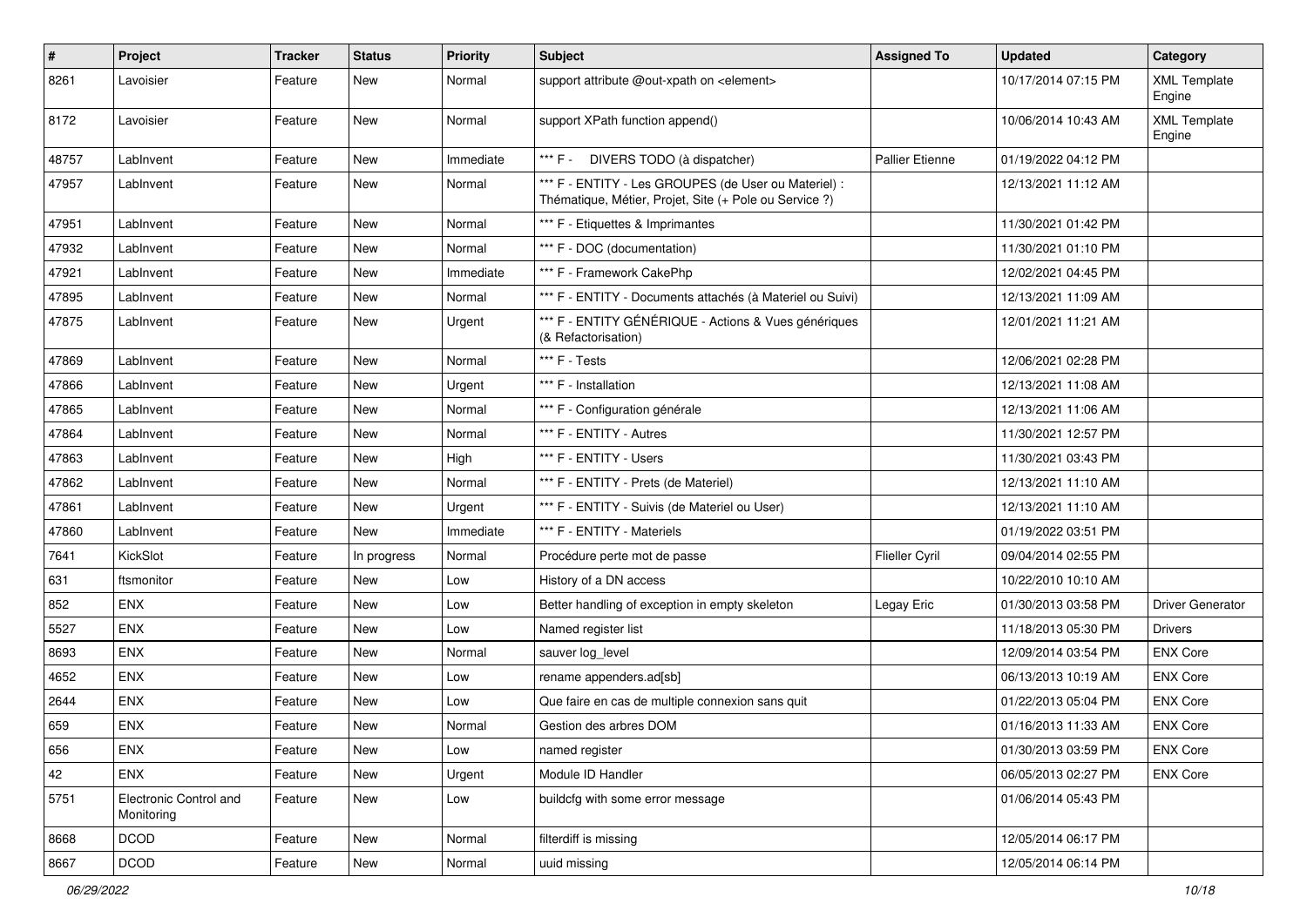| $\vert$ # | Project                         | <b>Tracker</b> | <b>Status</b> | <b>Priority</b> | Subject                                                  | <b>Assigned To</b>       | Updated             | Category |
|-----------|---------------------------------|----------------|---------------|-----------------|----------------------------------------------------------|--------------------------|---------------------|----------|
| 5503      | <b>DCOD</b>                     | Feature        | New           | Low             | test ada 2012 in ./configure                             |                          | 11/13/2013 04:54 PM |          |
| 4937      | <b>DCOD</b>                     | Feature        | New           | Low             | Implement Hobbit/Zabbix scripts                          | Grave Xavier             | 08/27/2013 11:19 AM |          |
| 10871     | <b>CLASS</b>                    | Feature        | New           | Normal          | <b>Nominal Power</b>                                     |                          | 09/10/2015 05:27 PM |          |
| 10255     | <b>CLASS</b>                    | Feature        | New           | Normal          | Take into account Load Factor Evolution                  | <b>MOUGINOT Baptiste</b> | 06/26/2015 11:33 AM |          |
| 10227     | <b>CLASS</b>                    | Feature        | New           | Immediate       | <b>MURE GUI</b>                                          | <b>MOUGINOT Baptiste</b> | 06/23/2015 01:36 PM |          |
| 9790      | <b>CLASS</b>                    | Feature        | New           | High            | neutron & y Spectrum calculation                         |                          | 04/29/2015 12:15 PM |          |
| 9789      | <b>CLASS</b>                    | Feature        | <b>New</b>    | Normal          | Multi Stream in EQM                                      |                          | 04/29/2015 12:12 PM |          |
| 9788      | <b>CLASS</b>                    | Feature        | New           | Normal          | Multi Stream in FabricationPlant                         |                          | 04/29/2015 12:10 PM |          |
| 9787      | <b>CLASS</b>                    | Feature        | New           | Normal          | Multi Stream in FabricationPlant/EQM                     |                          | 04/29/2015 12:10 PM |          |
| 7385      | <b>CLASS</b>                    | Feature        | New           | High            | <b>GUI devellopment</b>                                  | <b>LENIAU Baptiste</b>   | 04/29/2015 12:15 PM |          |
| 7380      | <b>CLASS</b>                    | Feature        | New           | High            | ReactorFacility                                          | <b>LENIAU Baptiste</b>   | 06/11/2014 11:06 AM |          |
| 7379      | <b>CLASS</b>                    | Feature        | New           | Normal          | FrontEnd                                                 | <b>MOUGINOT Baptiste</b> | 06/11/2014 11:05 AM |          |
| 6748      | <b>CLASS</b>                    | Feature        | New           | Normal          | Charger un parc présimulé à partir du .root              |                          | 04/03/2014 11:36 AM |          |
| 5377      | <b>CLASS</b>                    | Feature        | New           | Low             | enrichment factory                                       |                          | 10/21/2013 03:15 PM |          |
| 5376      | <b>CLASS</b>                    | Feature        | New           | Low             | Reactor batch creation                                   |                          | 10/21/2013 03:14 PM |          |
| 5350      | <b>CLASS</b>                    | Feature        | New           | Low             | Set some quality criteria on Pu when building a MOX fuel |                          | 10/22/2013 11:50 AM |          |
| 5329      | <b>CLASS</b>                    | Feature        | New           | Low             | Power density                                            |                          | 10/14/2013 05:58 PM |          |
| 3043      | APCScheduler                    | Feature        | New           | Low             | option submit                                            | Colley Jean-Marc         | 03/10/2016 12:43 PM |          |
| 3039      | APCScheduler                    | Feature        | New           | Normal          | création de tarball sans exécutable                      |                          | 07/31/2012 06:11 PM |          |
| 1299      | APCScheduler                    | Feature        | New           | High            | Utilisation de python, numpy, scipy,                     | Colley Jean-Marc         | 02/10/2011 11:07 AM |          |
| 5799      | <b>AGATA DAQ</b>                | Feature        | New           | High            | ELOG not available from GSI guest network                | Aubert Yann              | 01/15/2014 05:54 PM |          |
| 5736      | <b>AGATA DAQ</b>                | Feature        | New           | High            | Would like to have access to GSI printers                | Aubert Yann              | 01/06/2014 09:22 AM |          |
| 3022      | <b>AGATA DAQ</b>                | Feature        | New           | Low             | [ELOG] change the "From"                                 |                          | 07/26/2012 10:18 AM |          |
| 7041      | <b>Topology Manager</b>         | Support        | New           | Normal          | Sub repositories                                         |                          | 04/30/2014 03:52 PM |          |
| 7039      | <b>Topology Manager</b>         | Support        | Feedback      | Normal          | Updating doc                                             | Legay Eric               | 05/06/2014 01:32 PM | Core TM  |
| 5590      | <b>SIMGRID</b>                  | Support        | Assigned      | Normal          | Create msg_storage_management group in DOXYGEN ?!        | Veyre Pierre             | 11/29/2013 10:20 AM |          |
| 2109      | <b>LPC Service Informatique</b> | Support        | New           | Low             | imprimantes                                              | Jammes Fabrice           | 10/19/2011 10:12 AM |          |
| 1258      | LC <sub>2</sub>                 | Support        | Assigned      | Low             | Better report of mute FRT                                | Lafage Vincent           | 09/18/2012 06:15 PM |          |
| 5051      | Lavoisier                       | Support        | New           | Normal          | Explain cache trigger workflow                           | Lequeux Olivier          | 09/13/2013 10:36 AM | Doc      |
| 9491      | JEM-EUSO                        | Support        | New           | Normal          | I need to access also to AWG Euso balloon documents      |                          | 03/18/2015 03:36 PM |          |
| 36236     | IN2P3-Forge                     | Support        | New           | High            | Synchronisation demandée pour un serveur Mercurial       |                          | 04/13/2021 09:07 AM |          |
| 35994     | IN2P3-Forge                     | Support        | New           | Normal          | Synchronisation demandée pour un serveur Mercurial       |                          | 01/11/2019 03:10 PM |          |
| 5710      | ENX                             | Support        | Assigned      | Low             | Documentation - Named function                           | Dosme Nicolas            | 02/25/2014 04:58 PM |          |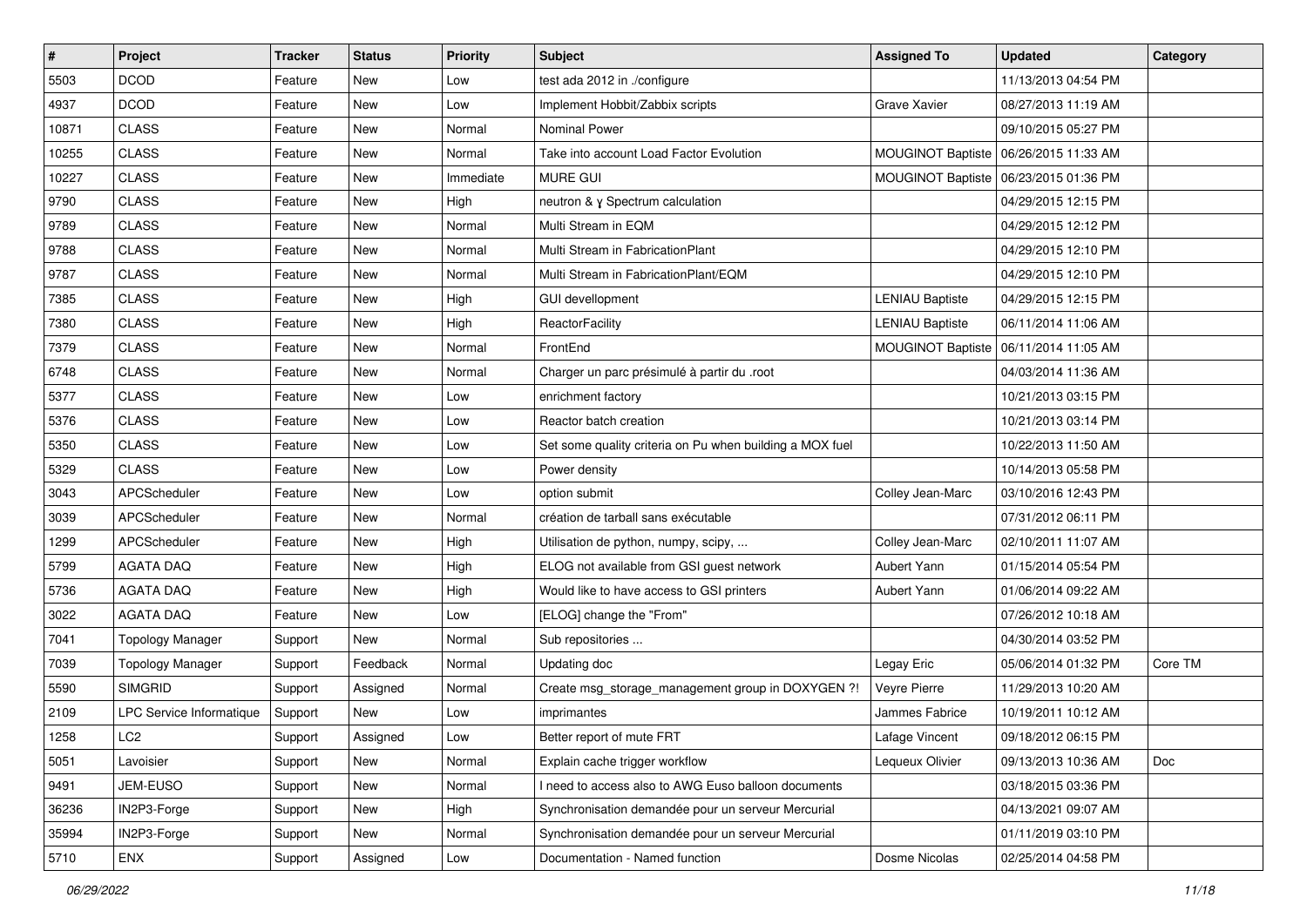| $\sharp$ | Project                 | <b>Tracker</b> | <b>Status</b> | <b>Priority</b> | Subject                                                                | <b>Assigned To</b>                 | <b>Updated</b>      | Category                   |
|----------|-------------------------|----------------|---------------|-----------------|------------------------------------------------------------------------|------------------------------------|---------------------|----------------------------|
| 660      | <b>ENX</b>              | Support        | New           | High            | Documentation                                                          | Legay Eric                         | 05/27/2010 10:55 AM | Documentation              |
| 5572     | ENX                     | Support        | New           | Low             | Cleaning autorconf                                                     | Legay Eric                         | 11/25/2013 03:23 PM | <b>Driver Generator</b>    |
| 5431     | <b>ENX</b>              | Support        | New           | Low             | Cleaning compilation chain                                             | Legay Eric                         | 10/29/2013 10:18 AM | <b>ENX Core</b>            |
| 10065    | <b>CLASS</b>            | Support        | New           | Normal          | Multi-Threading in CLASS                                               |                                    | 06/05/2015 11:30 AM |                            |
| 16628    | CC-IN2P3                | Support        | New           | Normal          | Sèche cheveux dans le vestiaire                                        |                                    | 01/12/2017 02:37 PM |                            |
| 5838     | <b>AGATA DAQ</b>        | Support        | New           | Normal          | /agatadisks                                                            | Aubert Yann                        | 01/17/2014 06:07 PM |                            |
| 5739     | <b>AGATA DAQ</b>        | Support        | New           | Low             | visu1 out                                                              |                                    | 01/04/2014 01:46 PM |                            |
| 5684     | <b>AGATA DAQ</b>        | Support        | New           | High            | Hard drive of anode                                                    | Aubert Yann                        | 01/06/2014 09:24 AM |                            |
| 8327     | <b>AGATA DAQ</b>        | Support        | Feedback      | Normal          | Adding VAMOS configuration file                                        | Saillant Frédéric                  | 10/24/2014 01:05 PM | GCC                        |
| 10061    | TReqS                   | Task           | In progress   | Normal          | Testing 'stability-fix' branch                                         |                                    | 07/10/2015 04:31 PM |                            |
| 9550     | TReqS                   | Task           | New           | Normal          | client.pl distribution                                                 | Chambon Bernard                    | 03/27/2015 10:22 AM |                            |
| 9545     | TReqS                   | Task           | In progress   | Normal          | Provide CI with jenkin                                                 |                                    | 03/27/2015 11:30 AM |                            |
| 9512     | TReqS                   | Task           | New           | Normal          | Change 'jtreqs' keyword to 'treqs'                                     | Chambon Bernard                    | 03/24/2015 05:50 PM |                            |
| 9325     | TReqS                   | Task           | In progress   | Normal          | Develop test code related to stability                                 | Chambon Bernard                    | 04/30/2015 11:02 AM |                            |
| 10115    | TReqS                   | Task           | In progress   | Low             | Provide jenkins worker Linux 2.2.6.x                                   | Schwarz Lionel                     | 10/14/2015 02:42 PM | Dev. and build<br>settings |
| 9548     | TReqS                   | Task           | New           | Normal          | Move doc from git project to elsewhere                                 | <b>Brinette</b><br>Pierre-Emmanuel | 03/27/2015 09:59 AM | Dev. and build<br>settings |
| 10451    | TReqS                   | Task           | In progress   | Normal          | Deploy treqs on prod instance (cctreqs)                                | <b>Brinette</b><br>Pierre-Emmanuel | 07/22/2015 03:46 PM | Tests and<br>feebacks      |
| 10296    | TReqS                   | Task           | Suspended     | Normal          | Provide monitoring tool based on ES to production                      | Chambon Bernard                    | 07/10/2015 04:26 PM | Tests and<br>feebacks      |
| 10294    | TReqS                   | Task           | New           | Normal          | Deploy treqs on test instance (ccsvli10) for test by PEB               | <b>Brinette</b><br>Pierre-Emmanuel | 07/15/2015 10:24 AM | Tests and<br>feebacks      |
| 7044     | <b>Topology Manager</b> | Task           | Feedback      | Normal          | Cleaning mysql stuff                                                   | Legay Eric                         | 05/06/2014 11:27 AM |                            |
| 767      | SphereLib               | Task           | New           | Normal          | Mise au propre des include de la lib                                   |                                    | 06/16/2010 11:36 AM |                            |
| 742      | SphereLib               | Task           | <b>New</b>    | Normal          | Import des binaires fits                                               | Le Jeune Maude                     | 06/09/2010 07:24 PM |                            |
| 5267     | <b>SIMGRID</b>          | Task           | Assigned      | Normal          | IO Bench script                                                        |                                    | 10/07/2013 12:08 AM |                            |
| 5238     | <b>SIMGRID</b>          | Task           | Assigned      | Normal          | Change type parameter for storage_get_size functions                   | Veyre Pierre                       | 10/04/2013 10:03 AM |                            |
| 5237     | <b>SIMGRID</b>          | Task           | Assigned      | Normal          | Update ChangeLog before release                                        | Veyre Pierre                       | 10/03/2013 10:48 PM |                            |
| 5217     | <b>SIMGRID</b>          | Task           | Assigned      | Normal          | Modify msg_file_t implementation                                       | Veyre Pierre                       | 10/03/2013 03:45 PM |                            |
| 5213     | <b>SIMGRID</b>          | Task           | Assigned      | Normal          | SIMDAG storage                                                         | Veyre Pierre                       | 10/03/2013 11:49 AM |                            |
| 5212     | <b>SIMGRID</b>          | Task           | Assigned      | Normal          | Produce an example for MSG storage covering all new<br>functionalities | Veyre Pierre                       | 11/29/2013 02:54 PM |                            |
| 5211     | <b>SIMGRID</b>          | Task           | Assigned      | Normal          | MSG_STORAGE functions documentation                                    | Veyre Pierre                       | 10/03/2013 11:46 AM |                            |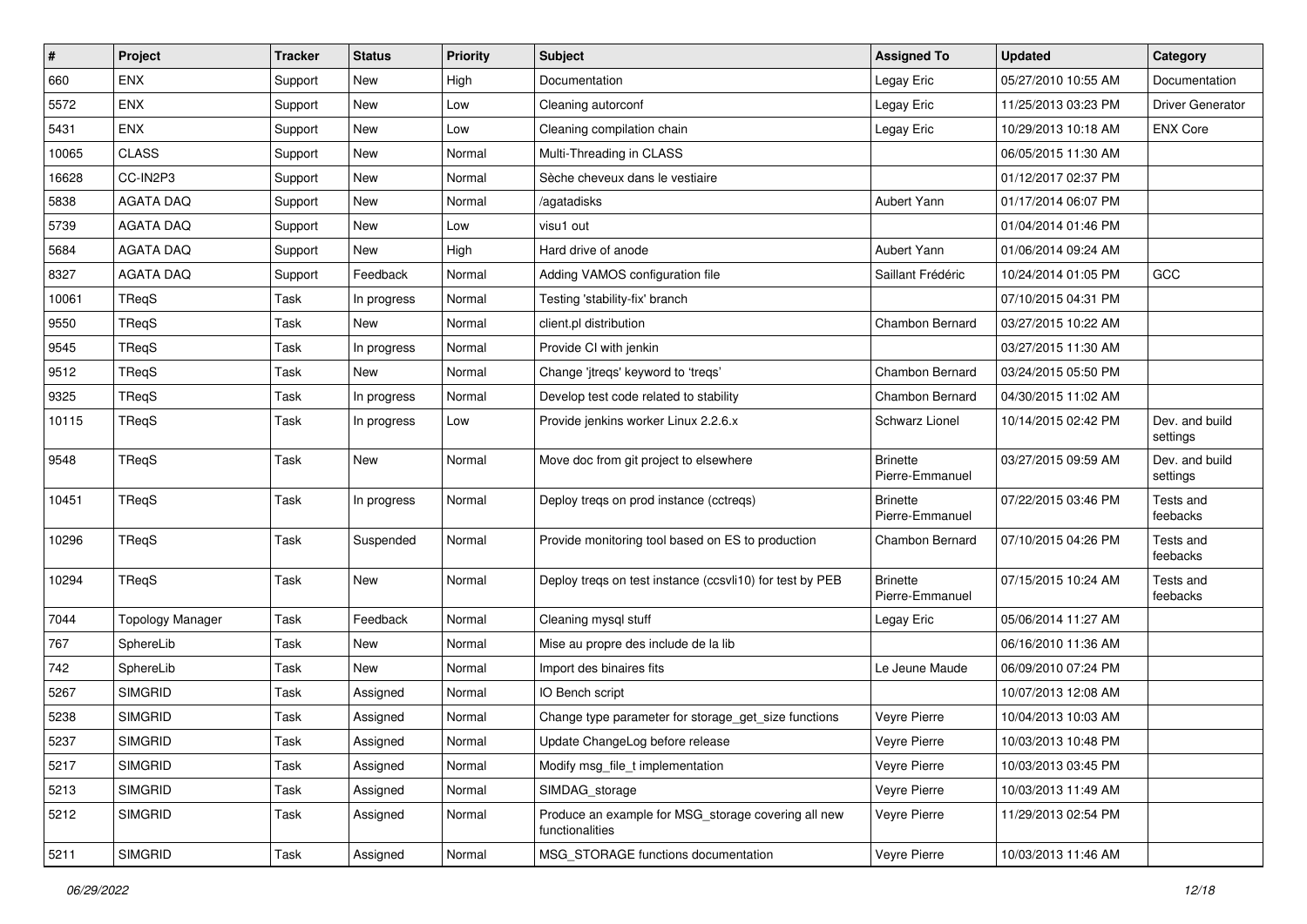| $\sharp$ | Project            | <b>Tracker</b> | <b>Status</b> | <b>Priority</b> | <b>Subject</b>                                                                                           | <b>Assigned To</b>     | <b>Updated</b>      | Category |
|----------|--------------------|----------------|---------------|-----------------|----------------------------------------------------------------------------------------------------------|------------------------|---------------------|----------|
| 5210     | <b>SIMGRID</b>     | Task           | Assigned      | Normal          | Implement Lua bindings for MSG_STORAGE functions                                                         | Veyre Pierre           | 10/03/2013 11:45 AM |          |
| 5209     | <b>SIMGRID</b>     | Task           | Assigned      | Normal          | Java bindings for MSG_STORAGE                                                                            | Veyre Pierre           | 10/03/2013 11:44 AM |          |
| 5208     | <b>SIMGRID</b>     | Task           | Assigned      | Normal          | Function prototypes                                                                                      | Veyre Pierre           | 10/03/2013 11:42 AM |          |
| 5202     | RENOIR chat        | Task           | New           | Low             | Calibrating with style: Gaia self-calibration                                                            | Zoubian Julien         | 10/03/2013 04:57 AM |          |
| 5201     | <b>RENOIR chat</b> | Task           | New           | Low             | Julia: a fast dynamic language for technical computing                                                   | Zoubian Julien         | 10/03/2013 02:40 AM |          |
| 5200     | <b>RENOIR</b> chat | Task           | New           | Low             | Topcat version 4                                                                                         | Zoubian Julien         | 10/03/2013 01:09 AM |          |
| 5199     | RENOIR chat        | Task           | New           | Low             | Ipython notebook                                                                                         | Zoubian Julien         | 10/03/2013 12:59 AM |          |
| 5198     | <b>RENOIR chat</b> | Task           | New           | Low             | Laboratory for visual learning (LVL)                                                                     | Zoubian Julien         | 10/03/2013 12:56 AM |          |
| 4788     | <b>RENOIR</b> chat | Task           | New           | Low             | Nemo3 / SuperNemo experiments                                                                            |                        | 07/09/2013 06:26 PM |          |
| 51514    | PyROS              | Task           | New           | Normal          | LOG                                                                                                      |                        | 06/29/2022 07:37 AM |          |
| 51513    | <b>PyROS</b>       | Task           | New           | Normal          | General algorithm (ternary mode, status, routine<br>processing, commands processing, exceptions dealing) | <b>Pallier Etienne</b> | 06/29/2022 07:37 AM |          |
| 51508    | PyROS              | Task           | <b>New</b>    | Normal          | AgentMajordome (based on Agent)                                                                          | Koralewski Alexis      | 06/29/2022 07:31 AM |          |
| 49994    | PyROS              | Task           | In progress   | Normal          | SP export (list & 1)                                                                                     | Koralewski Alexis      | 03/29/2022 09:17 AM |          |
| 49890    | PyROS              | Task           | New           | Normal          | Global Start & Stop (safe)                                                                               |                        | 03/16/2022 04:52 PM |          |
| 49889    | PyROS              | Task           | New           | Normal          | Backup                                                                                                   |                        | 03/16/2022 04:49 PM |          |
| 49888    | PyROS              | Task           | New           | Normal          | Firewall                                                                                                 |                        | 03/16/2022 04:48 PM |          |
| 49887    | PyROS              | Task           | New           | Normal          | Hardware                                                                                                 |                        | 03/16/2022 04:47 PM |          |
| 49886    | <b>PyROS</b>       | Task           | New           | Normal          | System watch (Nagios, )                                                                                  |                        | 03/16/2022 04:47 PM |          |
| 49885    | PyROS              | Task           | New           | Normal          | <b>Network</b>                                                                                           |                        | 03/16/2022 04:46 PM |          |
| 49878    | PyROS              | Task           | New           | Normal          | SF02-SCP integration - Lancement auto de l'agent de<br>gestion du SP lifecycle                           |                        | 06/28/2022 10:04 PM |          |
| 49876    | PyROS              | Task           | New           | Normal          | Guitastro integration                                                                                    |                        | 03/16/2022 07:28 AM |          |
| 49875    | <b>PyROS</b>       | Task           | New           | Normal          | (classic) Installation Guitastro & dependencies                                                          |                        | 03/16/2022 07:27 AM |          |
| 49874    | PyROS              | Task           | New           | Normal          | (docker) Installation Guitastro & dependencies                                                           |                        | 06/28/2022 10:11 PM |          |
| 49872    | PyROS              | Task           | New           | Normal          | Restauration de la config par défaut                                                                     |                        | 03/15/2022 11:10 PM |          |
| 49871    | PyROS              | Task           | New           | Normal          | Config par défaut (à définir)                                                                            |                        | 03/15/2022 11:11 PM |          |
| 49870    | PyROS              | Task           | New           | Normal          | Config générale : logo, pagination, couleurs, options<br>générales, options par feature,                 |                        | 03/15/2022 11:11 PM |          |
| 49546    | <b>PyROS</b>       | Task           | In progress   | Normal          | Documentation (pyros_api)                                                                                | Koralewski Alexis      | 02/24/2022 02:33 PM |          |
| 49545    | <b>PyROS</b>       | Task           | In progress   | Normal          | Script development (pyros_api)                                                                           | Koralewski Alexis      | 02/24/2022 02:33 PM |          |
| 49543    | <b>PyROS</b>       | Task           | New           | Normal          | Users View (list & 1)                                                                                    |                        | 02/23/2022 06:06 PM |          |
| 49541    | PyROS              | Task           | New           | Normal          | API REST (website scripting via pyros api.py script)                                                     | Koralewski Alexis      | 06/29/2022 07:26 AM |          |
| 49478    | PyROS              | Task           | New           | Normal          | Test                                                                                                     | Koralewski Alexis      | 02/22/2022 12:25 PM |          |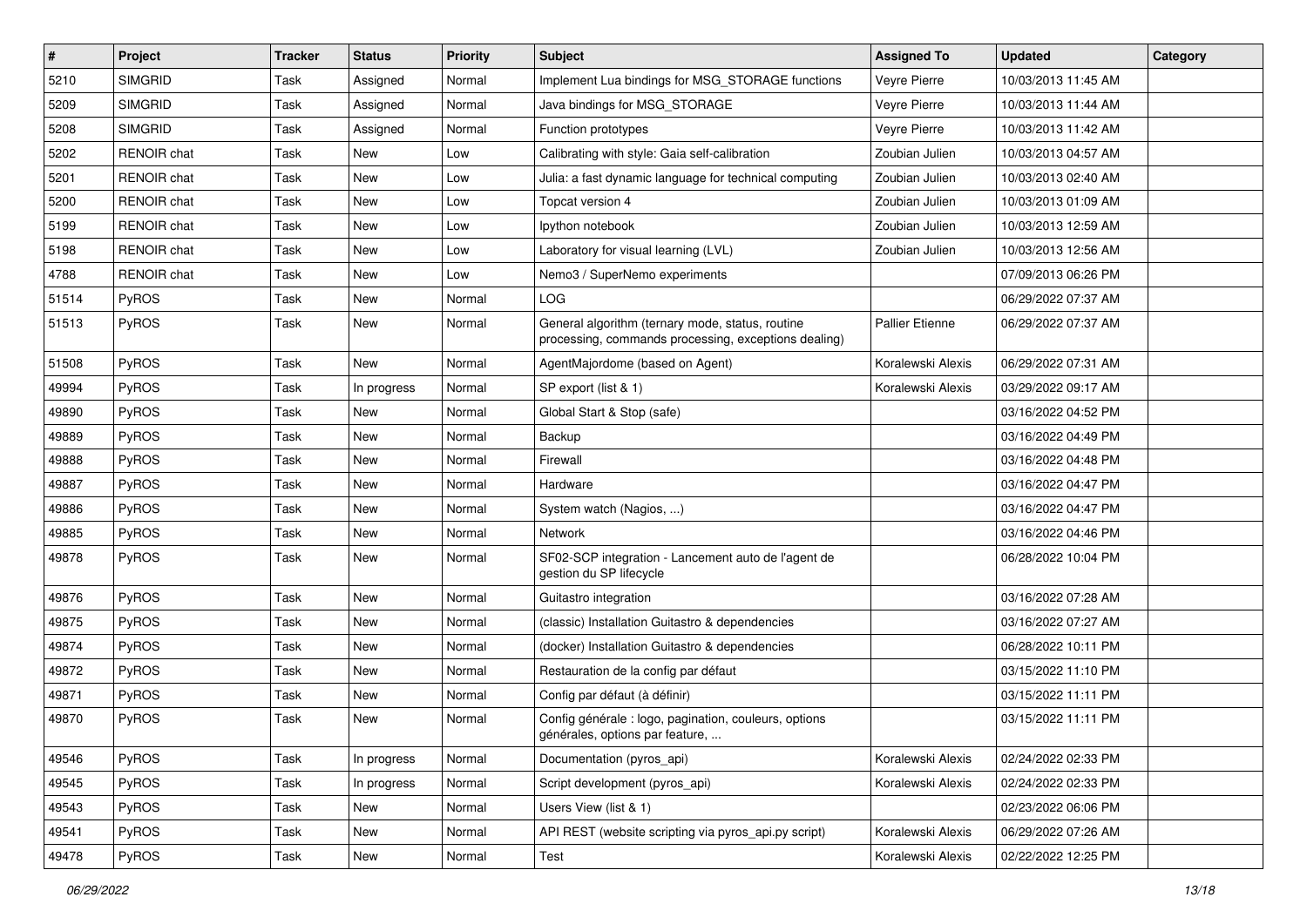| #     | Project      | <b>Tracker</b> | <b>Status</b> | <b>Priority</b> | <b>Subject</b>                                                                             | <b>Assigned To</b> | <b>Updated</b>      | Category |
|-------|--------------|----------------|---------------|-----------------|--------------------------------------------------------------------------------------------|--------------------|---------------------|----------|
| 49272 | PyROS        | Task           | In progress   | Normal          | <b>Tooltips</b>                                                                            | Koralewski Alexis  | 02/17/2022 01:59 PM |          |
| 49262 | PyROS        | Task           | In progress   | Normal          | Sequence Validation                                                                        |                    | 02/03/2022 02:50 PM |          |
| 49258 | PyROS        | Task           | In progress   | Normal          | from IMPORT (upload) Seq (from yaml file)                                                  | Koralewski Alexis  | 02/23/2022 12:02 PM |          |
| 49253 | PyROS        | Task           | New           | Normal          | READ 1 & list                                                                              |                    | 02/21/2022 03:21 PM |          |
| 49252 | PyROS        | Task           | New           | Normal          | <b>WEB FORM</b>                                                                            |                    | 02/17/2022 01:59 PM |          |
| 49251 | <b>PyROS</b> | Task           | New           | Normal          | Test                                                                                       | Koralewski Alexis  | 02/22/2022 02:59 PM |          |
| 49250 | PyROS        | Task           | <b>New</b>    | Normal          | <b>CREATE/UPDATE Sequence</b>                                                              |                    | 02/23/2022 12:02 PM |          |
| 49249 | PyROS        | Task           | In progress   | Normal          | General Menu for this feature                                                              |                    | 02/03/2022 09:39 AM |          |
| 49247 | PyROS        | Task           | New           | Normal          | State diagram (doc)                                                                        |                    | 02/03/2022 09:34 AM |          |
| 49246 | PyROS        | Task           | <b>New</b>    | Normal          | Sequence Lifecycle (status)                                                                |                    | 02/03/2022 09:34 AM |          |
| 49228 | <b>PyROS</b> | Task           | In progress   | Normal          | Correction de l'orientation de l'image (est à gauche, nord<br>en haut)                     | Klotz Alain        | 02/02/2022 02:56 PM |          |
| 49227 | PyROS        | Task           | New           | Normal          | Corrections cosmétiques (de pixels)                                                        | Klotz Alain        | 02/02/2022 02:19 PM |          |
| 49226 | PyROS        | Task           | In progress   | Normal          | Correction de l'image par le flat                                                          | Klotz Alain        | 02/02/2022 02:56 PM |          |
| 49225 | PyROS        | Task           | In progress   | Normal          | Correction de l'image par le dark (+ bias)                                                 | Klotz Alain        | 02/02/2022 02:56 PM |          |
| 49224 | PyROS        | Task           | New           | Normal          | Choisir le bias, le flat, et le dark (en fn des metadata)                                  | Klotz Alain        | 02/02/2022 02:19 PM |          |
| 49223 | PyROS        | Task           | In progress   | Normal          | Groupes                                                                                    | Klotz Alain        | 02/02/2022 02:38 PM |          |
| 49222 | PyROS        | Task           | In progress   | Normal          | Traitement d'un groupe d'images : début et fin de groupe                                   | Klotz Alain        | 02/02/2022 02:38 PM |          |
| 49221 | <b>PyROS</b> | Task           | In progress   | Normal          | Recup metadata de l'image (dans la BD)                                                     | Klotz Alain        | 02/02/2022 02:38 PM |          |
| 49220 | PyROS        | Task           | In progress   | Normal          | Récup en-tête                                                                              | Klotz Alain        | 02/02/2022 02:38 PM |          |
| 49219 | PyROS        | Task           | In progress   | Normal          | Nouvelle image                                                                             | Klotz Alain        | 02/02/2022 02:38 PM |          |
| 49218 | <b>PyROS</b> | Task           | In progress   | Normal          | Détection des nouvelles images produites (système<br>asynchrone sur l'acquisition)         | Klotz Alain        | 02/02/2022 02:38 PM |          |
| 49217 | <b>PyROS</b> | Task           | New           | Normal          | 5 - (L2) Critères de qualité d'image (+ json QUAL)                                         | Klotz Alain        | 02/02/2022 02:37 PM |          |
| 49216 | PyROS        | Task           | New           | Normal          | 4 - (L1c) - Combinaison d'images                                                           | Klotz Alain        | 02/02/2022 02:36 PM |          |
| 49215 | PyROS        | Task           | In progress   | Normal          | 3 - (L1b) - Reconnaissance du champ (lien entre pixels et<br>coord célestes) (+ json CATA) | Klotz Alain        | 02/02/2022 02:36 PM |          |
| 49214 | PyROS        | Task           | In progress   | Normal          | 2 - (L1a) - Pré-traitement de chaque image (dans l'ordre)<br>(fits $RAW =$ fits $CAL$ )    | Klotz Alain        | 02/02/2022 02:42 PM |          |
| 49213 | PyROS        | Task           | In progress   | Normal          | 1 - (L0) - Récupération et organisation des images L0<br>(RAW fits)                        | Klotz Alain        | 02/02/2022 02:42 PM |          |
| 49210 | PyROS        | Task           | New           | Normal          | <b>CONFIGURATION GENERALE</b>                                                              |                    | 03/15/2022 11:11 PM |          |
| 49162 | <b>PyROS</b> | Task           | New           | Normal          | Check sequence validity                                                                    | Klotz Alain        | 02/03/2022 10:23 AM |          |
| 49157 | PyROS        | Task           | New           | Normal          | Super Super Agent qui surveille l'ensemble des super<br>agents sur chaque noeud (?)        |                    | 01/31/2022 12:12 PM |          |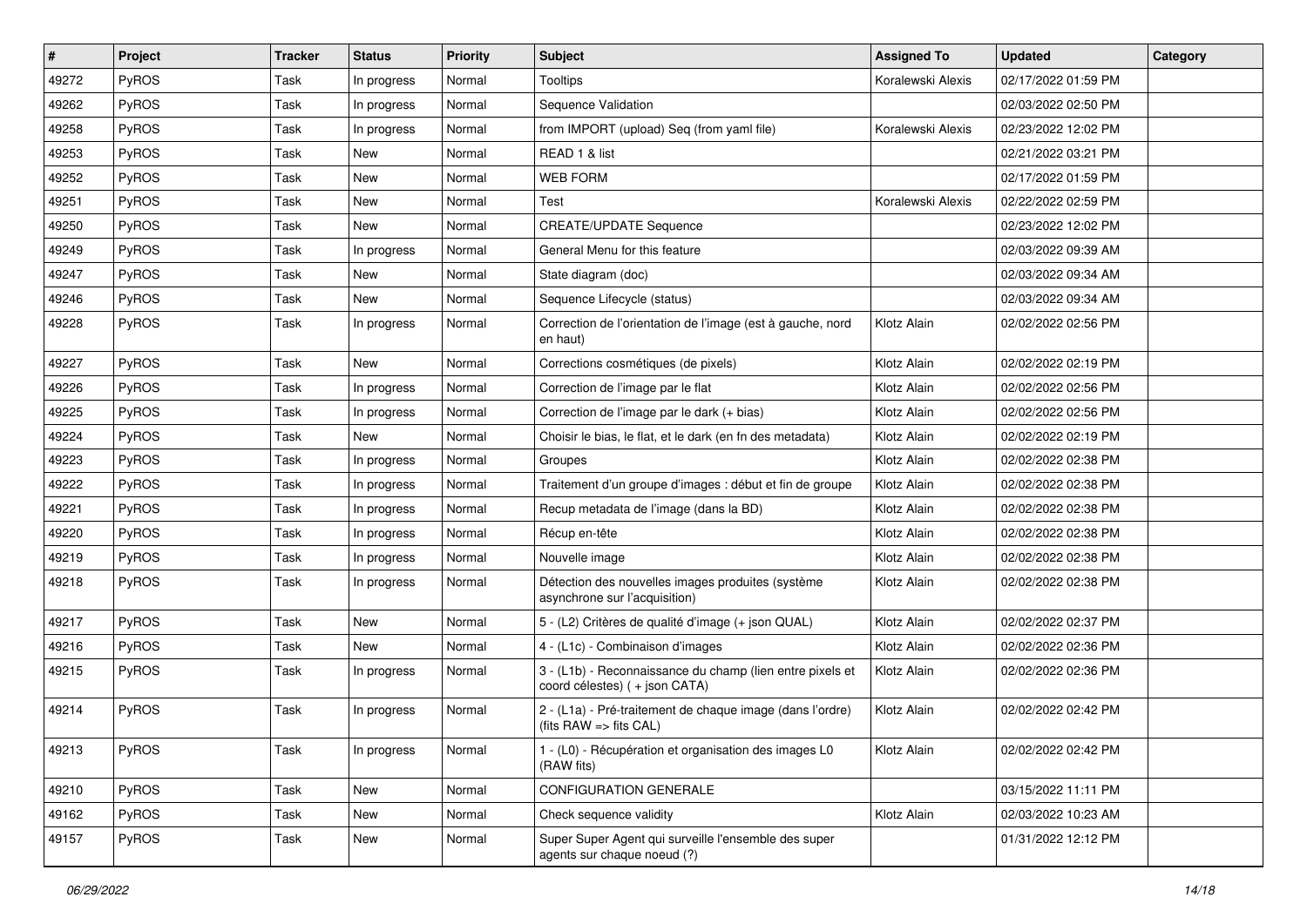| #     | <b>Project</b> | <b>Tracker</b> | <b>Status</b> | <b>Priority</b> | Subject                                                                                                                                  | <b>Assigned To</b> | <b>Updated</b>      | Category |
|-------|----------------|----------------|---------------|-----------------|------------------------------------------------------------------------------------------------------------------------------------------|--------------------|---------------------|----------|
| 49156 | PyROS          | Task           | New           | Normal          | Super Agent qui démarre et stoppe les autres agents, et<br>surveille leur bonne santé (les relance si besoin) => sur<br>chaque noeud (?) |                    | 01/31/2022 12:12 PM |          |
| 49155 | PyROS          | Task           | New           | Normal          | Architecture décentralisée en plusieurs noeuds<br>(communication via BD)                                                                 |                    | 01/31/2022 12:09 PM |          |
| 49152 | PyROS          | Task           | <b>New</b>    | Normal          | RUN/EXEC - Start & Stop software (et Agents)                                                                                             |                    | 05/24/2022 02:55 PM |          |
| 49151 | PyROS          | Task           | <b>New</b>    | Normal          | Script central (pyros.py)                                                                                                                |                    | 01/31/2022 11:36 AM |          |
| 49149 | PyROS          | Task           | New           | High            | SCRIPT RUN (PYROS/pyros.py) (uniquement pour la<br>partie execution)                                                                     |                    | 05/24/2022 02:55 PM |          |
| 49137 | PyROS          | Task           | <b>New</b>    | Normal          | Integration Guitastro lib                                                                                                                | Klotz Alain        | 02/02/2022 03:27 PM |          |
| 49136 | PyROS          | Task           | <b>New</b>    | Normal          | GF03-INFRA - Logging integration (general logs & agents)                                                                                 |                    | 06/29/2022 07:25 AM |          |
| 49135 | PyROS          | Task           | New           | Normal          | SF15-SST integration (agents, start, stop, commands)                                                                                     |                    | 06/29/2022 07:23 AM |          |
| 49134 | PyROS          | Task           | New           | Normal          | SF14-OBC integration                                                                                                                     |                    | 01/29/2022 12:52 AM |          |
| 49133 | PyROS          | Task           | New           | Normal          | SF13-IAF integration                                                                                                                     |                    | 01/29/2022 12:47 AM |          |
| 49132 | PyROS          | Task           | <b>New</b>    | Normal          | SF12-IAN integration                                                                                                                     |                    | 01/29/2022 12:48 AM |          |
| 49131 | PyROS          | Task           | New           | Normal          | SF11-IPC integration                                                                                                                     |                    | 01/29/2022 12:46 AM |          |
| 49130 | PyROS          | Task           | <b>New</b>    | Normal          | SF10-CAL integration                                                                                                                     |                    | 01/29/2022 12:46 AM |          |
| 49129 | PyROS          | Task           | <b>New</b>    | Normal          | SF09-CMC integration                                                                                                                     |                    | 01/29/2022 12:46 AM |          |
| 49128 | PyROS          | Task           | New           | Normal          | SF08-EXE integration                                                                                                                     |                    | 01/29/2022 12:45 AM |          |
| 49127 | PyROS          | Task           | <b>New</b>    | Normal          | SF07-PLN integration                                                                                                                     |                    | 01/29/2022 12:45 AM |          |
| 49126 | PyROS          | Task           | New           | Normal          | SF06-ALR integration                                                                                                                     |                    | 01/29/2022 12:45 AM |          |
| 49125 | PyROS          | Task           | <b>New</b>    | Normal          | SF05-SEQ integration                                                                                                                     |                    | 03/15/2022 11:03 PM |          |
| 49124 | PyROS          | Task           | <b>New</b>    | Normal          | SF04-SPV integration (AgentMajordome)                                                                                                    |                    | 06/29/2022 07:21 AM |          |
| 49123 | <b>PyROS</b>   | Task           | <b>New</b>    | Normal          | SF03-ENV integration                                                                                                                     |                    | 06/29/2022 07:20 AM |          |
| 49122 | PyROS          | Task           | New           | Normal          | SF02-SCP integration                                                                                                                     |                    | 01/29/2022 12:50 AM |          |
| 49121 | PyROS          | Task           | New           | Normal          | SF01-USR integration                                                                                                                     |                    | 01/29/2022 12:50 AM |          |
| 49120 | PyROS          | Task           | <b>New</b>    | Normal          | General Design (structure, design, responsive, CSS)                                                                                      |                    | 06/29/2022 07:18 AM |          |
| 48307 | PyROS          | Task           | New           | Normal          | Send, Receive, and Process Commands (Agent <=><br>Agent)                                                                                 |                    | 06/29/2022 07:33 AM |          |
| 48290 | PyROS          | Task           | New           | Normal          | Auto mode                                                                                                                                |                    | 12/14/2021 12:35 PM |          |
| 48289 | PyROS          | Task           | New           | Normal          | Entity (AgentDevice class)                                                                                                               |                    | 12/14/2021 12:32 PM |          |
| 48288 | PyROS          | Task           | New           | Normal          | Entity (DeviceController class)                                                                                                          |                    | 12/14/2021 12:31 PM |          |
| 48285 | PyROS          | Task           | New           | Normal          | Lancement auto et gestion du DeviceController associé                                                                                    |                    | 12/14/2021 12:22 PM |          |
| 48284 | PyROS          | Task           | New           | Normal          | Lancement auto et gestion des Components associés (qui<br>sont aussi des DeviceController)                                               |                    | 12/14/2021 12:20 PM |          |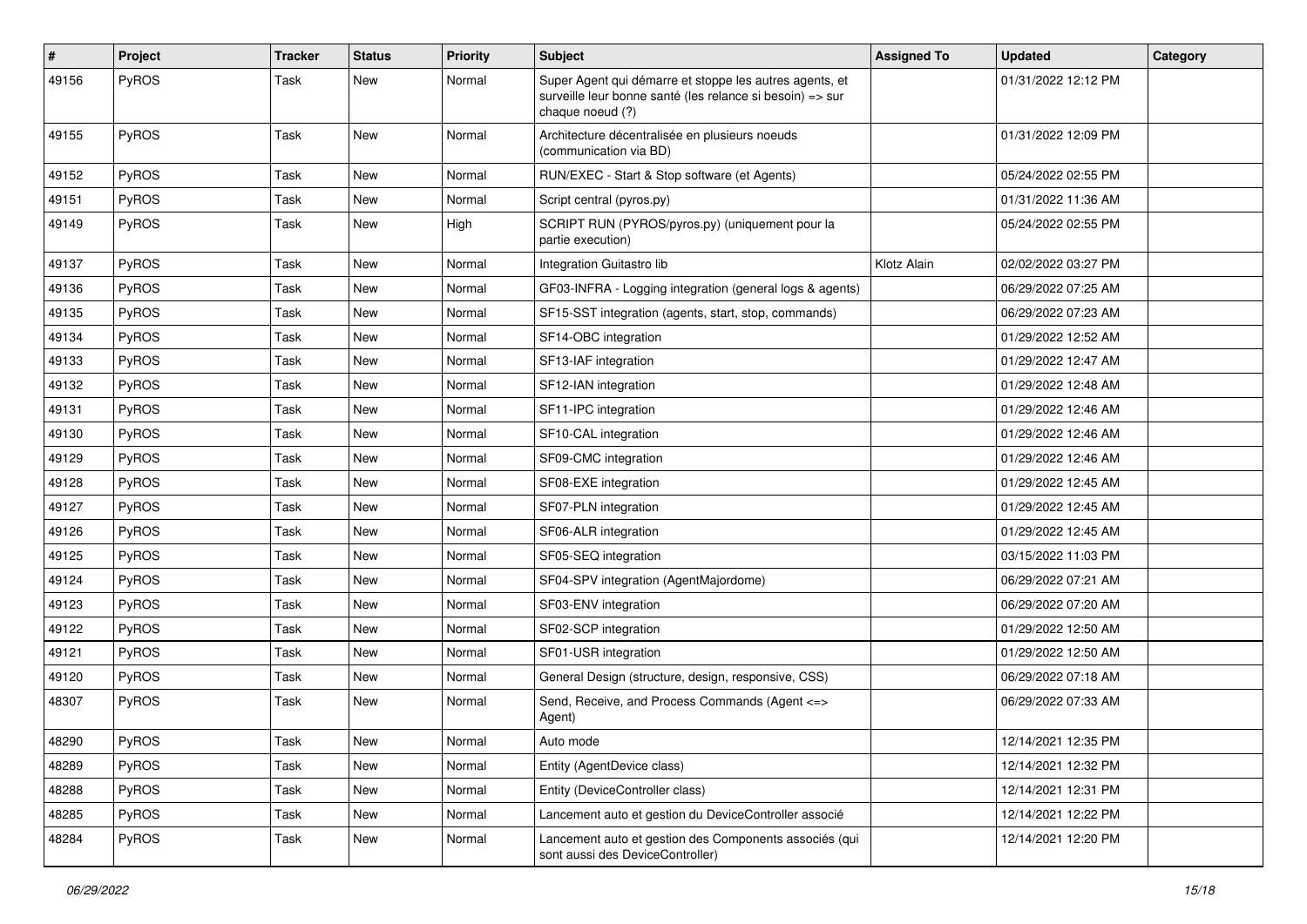| #     | <b>Project</b> | <b>Tracker</b> | <b>Status</b> | <b>Priority</b> | <b>Subject</b>                                                                         | <b>Assigned To</b> | <b>Updated</b>      | Category |
|-------|----------------|----------------|---------------|-----------------|----------------------------------------------------------------------------------------|--------------------|---------------------|----------|
| 48279 | PyROS          | Task           | New           | Normal          | General LOGGING (fichiers texte, écran en mode debug)                                  |                    | 03/16/2022 04:45 PM |          |
| 48278 | PyROS          | Task           | New           | High            | AGENT général (dont dépendent tous les agents et<br>AgentDevices)                      |                    | 06/29/2022 07:37 AM |          |
| 48276 | PyROS          | <b>Task</b>    | <b>New</b>    | Normal          | Scripts d'installation docker                                                          |                    | 12/14/2021 11:44 AM |          |
| 48275 | <b>PyROS</b>   | Task           | New           | Normal          | version PROD TNC Nouvelle Calédonie - instance docker<br>de production sur site final  |                    | 12/14/2021 11:42 AM |          |
| 48274 | PyROS          | Task           | <b>New</b>    | Normal          | version TEST TNC France - instance docker de test en<br>France                         |                    | 12/14/2021 11:42 AM |          |
| 48273 | PyROS          | Task           | <b>New</b>    | Normal          | version DEV guitalens - instance docker sur serveur<br>guitalens                       |                    | 12/14/2021 11:46 AM |          |
| 48271 | PyROS          | Task           | <b>New</b>    | High            | CLASSIC installation (with venv)                                                       |                    | 03/16/2022 07:27 AM |          |
| 48270 | PyROS          | <b>Task</b>    | New           | Normal          | SCRIPT INSTALL/UPDATE (PYROS/pyros.py)<br>(uniquement pour la partie install & update) |                    | 02/23/2022 05:57 PM |          |
| 48259 | PyROS          | Task           | In progress   | Normal          | EXPORT (Download) as a text file (YAML)                                                | Koralewski Alexis  | 02/23/2022 10:45 AM |          |
| 48250 | PyROS          | Task           | In progress   | Normal          | <b>DELETE</b>                                                                          | Koralewski Alexis  | 02/21/2022 03:38 PM |          |
| 47447 | PyROS          | Task           | New           | Normal          | (F05) ACTIONS (CRUD), VIEWS, and AUTHORIZATIONS                                        |                    | 02/23/2022 10:45 AM |          |
| 47446 | PyROS          | Task           | <b>New</b>    | Normal          | <b>DOSSIER SSI</b>                                                                     |                    | 10/11/2021 11:32 AM |          |
| 47445 | PyROS          | Task           | <b>New</b>    | Normal          | CAHIER DE RECETTE (NC)                                                                 |                    | 10/11/2021 11:31 AM |          |
| 47444 | PyROS          | Task           | New           | Normal          | MANUELS UTILISATION, INSTALLATION, ET<br><b>MAINTENANCE</b>                            |                    | 10/11/2021 11:31 AM |          |
| 47443 | PyROS          | Task           | New           | Normal          | RAPPORT DES TESTS & VALIDATIONS (application du<br>plan de test)                       |                    | 10/11/2021 11:31 AM |          |
| 47442 | PyROS          | <b>Task</b>    | <b>New</b>    | Normal          | PLAN DE TESTS ET DE VALIDATIONS                                                        |                    | 10/11/2021 11:33 AM |          |
| 47441 | PyROS          | Task           | New           | Normal          | DOSSIER DE DÉFINITION                                                                  |                    | 10/11/2021 11:32 AM |          |
| 47440 | PyROS          | Task           | <b>New</b>    | Normal          | <b>LIVRABLES</b>                                                                       |                    | 10/11/2021 11:29 AM |          |
| 47439 | PyROS          | Task           | <b>New</b>    | Normal          | PA et PK CNES                                                                          |                    | 01/31/2022 11:29 AM |          |
| 47438 | PyROS          | Task           | New           | Normal          | PK5 (2023-06) - Doc LIVRABLES (et Présentations)                                       |                    | 10/11/2021 11:26 AM |          |
| 47437 | PyROS          | Task           | <b>New</b>    | Normal          | PA4.1 (2023-05) - Présentations et Rapport Avancement                                  |                    | 10/11/2021 11:25 AM |          |
| 47436 | PyROS          | Task           | <b>New</b>    | Normal          | PK4 (2023-02) - Doc LIVRABLES (et Présentations)                                       |                    | 10/11/2021 11:23 AM |          |
| 47435 | PyROS          | Task           | New           | Normal          | PA3.2 (2023-02) - Présentations et Rapport Avancement                                  |                    | 10/11/2021 11:22 AM |          |
| 47433 | PyROS          | Task           | New           | Normal          | PA3.1 (2023-01) - Présentations et Rapport Avancement                                  |                    | 10/11/2021 11:22 AM |          |
| 47432 | PyROS          | Task           | New           | Normal          | PK3 (2023-01) - Doc LIVRABLES (et Présentations)                                       |                    | 10/11/2021 11:20 AM |          |
| 47431 | PyROS          | Task           | New           | Normal          | PA2.2 (2022-10) - Présentations et Rapport Avancement                                  |                    | 10/11/2021 11:19 AM |          |
| 47430 | PyROS          | Task           | New           | Normal          | PA2.1 (2022-08) - Présentations et Rapport Avancement                                  |                    | 10/11/2021 11:18 AM |          |
| 47428 | PyROS          | Task           | New           | Normal          | PK2 (2022-06) - Présentations + RA + Doc LIVRABLES                                     |                    | 01/31/2022 11:34 AM |          |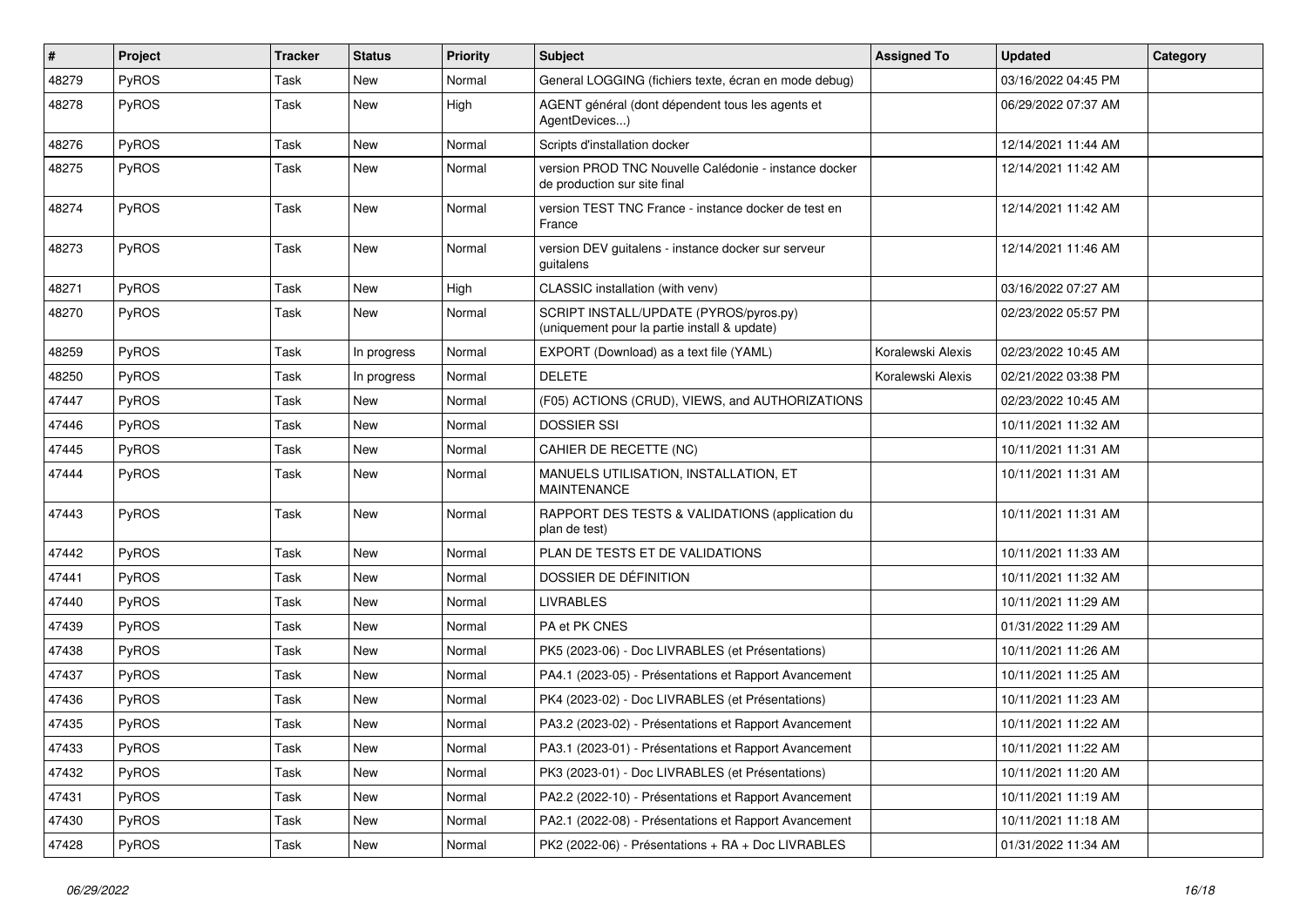| $\sharp$ | <b>Project</b> | <b>Tracker</b> | <b>Status</b> | <b>Priority</b> | <b>Subject</b>                                                                              | <b>Assigned To</b> | <b>Updated</b>      | Category |
|----------|----------------|----------------|---------------|-----------------|---------------------------------------------------------------------------------------------|--------------------|---------------------|----------|
| 47419    | PyROS          | Task           | New           | Normal          | F16 FUNCTIONAL Tests                                                                        |                    | 10/11/2021 10:11 AM |          |
| 47418    | PyROS          | Task           | New           | Normal          | F15 FUNCTIONAL Tests                                                                        |                    | 10/11/2021 10:11 AM |          |
| 47416    | <b>PyROS</b>   | Task           | New           | Normal          | F13 FUNCTIONAL Tests                                                                        |                    | 10/11/2021 10:11 AM |          |
| 47415    | PyROS          | Task           | New           | Normal          | F12 FUNCTIONAL Tests                                                                        |                    | 10/11/2021 10:11 AM |          |
| 47414    | PyROS          | Task           | New           | Normal          | F11 FUNCTIONAL Tests                                                                        |                    | 10/11/2021 10:10 AM |          |
| 47413    | <b>PyROS</b>   | Task           | New           | Normal          | F10 FUNCTIONAL Tests                                                                        |                    | 10/11/2021 10:10 AM |          |
| 47412    | PyROS          | Task           | In progress   | Normal          | F09 Tests                                                                                   |                    | 10/12/2021 03:01 PM |          |
| 47411    | PyROS          | Task           | New           | Normal          | <b>F08 FUNCTIONAL Tests</b>                                                                 |                    | 10/11/2021 10:10 AM |          |
| 47410    | PyROS          | Task           | New           | Normal          | <b>F07 FUNCTIONAL Tests</b>                                                                 |                    | 10/11/2021 10:10 AM |          |
| 47409    | PyROS          | Task           | <b>New</b>    | Normal          | F06 FUNCTIONAL Tests                                                                        |                    | 10/11/2021 10:10 AM |          |
| 47408    | <b>PyROS</b>   | Task           | In progress   | Normal          | F05 Tests                                                                                   |                    | 10/12/2021 03:00 PM |          |
| 47407    | PyROS          | Task           | In progress   | Normal          | F04 Tests                                                                                   |                    | 10/12/2021 03:00 PM |          |
| 47406    | PyROS          | Task           | In progress   | Normal          | F03 Tests                                                                                   |                    | 10/12/2021 03:00 PM |          |
| 47405    | <b>PyROS</b>   | Task           | In progress   | Normal          | F02 Tests                                                                                   |                    | 10/12/2021 02:59 PM |          |
| 47403    | PyROS          | Task           | New           | Normal          | HIGH LEVEL FUNCTION TESTS - Transversal<br>functionalities TESTs involving several features |                    | 10/11/2021 10:08 AM |          |
| 47402    | PyROS          | Task           | New           | Normal          | INTEGRATION TESTS - FEATURES integration tests with<br>each other                           |                    | 10/11/2021 10:07 AM |          |
| 47401    | <b>PyROS</b>   | Task           | New           | Normal          | FUNCTIONAL TESTS - Each FEATURE functional tests                                            |                    | 10/11/2021 11:42 AM |          |
| 47393    | PyROS          | Task           | New           | Normal          | Device Config file (cf F14)                                                                 |                    | 12/14/2021 12:33 PM |          |
| 47392    | PyROS          | Task           | New           | Normal          | Device Commands Grammar (Generic & Native)                                                  |                    | 12/14/2021 12:32 PM |          |
| 47391    | PyROS          | Task           | New           | Normal          | Device Simulator (DeviceSimulator)                                                          |                    | 12/14/2021 12:32 PM |          |
| 47390    | PyROS          | Task           | New           | Normal          | Device Agent (AgentDevice) (de type Agent)                                                  |                    | 12/14/2021 12:32 PM |          |
| 47389    | PyROS          | Task           | New           | Normal          | Device Controller (DeviceController)                                                        |                    | 12/14/2021 12:29 PM |          |
| 47388    | PyROS          | Task           | New           | High            | (F14) ENTITIES - definition & implementation - CONFIG<br><b>FILES</b>                       |                    | 01/29/2022 01:25 AM |          |
| 47387    | <b>PyROS</b>   | Task           | New           | Normal          | (F14) CRUD config                                                                           |                    | 01/29/2022 01:24 AM |          |
| 47386    | PyROS          | Task           | New           | Normal          | (F03) Initial data (fixture)                                                                |                    | 12/15/2021 07:32 AM |          |
| 47375    | PyROS          | Task           | New           | Normal          | Association quota SP                                                                        |                    | 10/11/2021 10:37 AM |          |
| 47368    | <b>PyROS</b>   | Task           | In progress   | Normal          | <b>CRUD Scientific Theme</b>                                                                | Koralewski Alexis  | 10/11/2021 10:01 AM |          |
| 46790    | PyROS          | Task           | New           | Normal          | F16 - EXIGENCES satisfaites (+ tests mis à jour)                                            |                    | 09/14/2021 02:47 PM |          |
| 46789    | <b>PyROS</b>   | Task           | New           | Normal          | F15 - EXIGENCES satisfaites (+ tests mis à jour)                                            |                    | 09/14/2021 02:47 PM |          |
| 46788    | PyROS          | Task           | New           | Normal          | (F14) EXIGENCES satisfaites (+ tests mis à jour)                                            |                    | 01/29/2022 01:24 AM |          |
| 46787    | PyROS          | Task           | New           | Normal          | (F09) REQUIREMENTS validated (+ tests udpated)                                              |                    | 12/14/2021 12:18 PM |          |